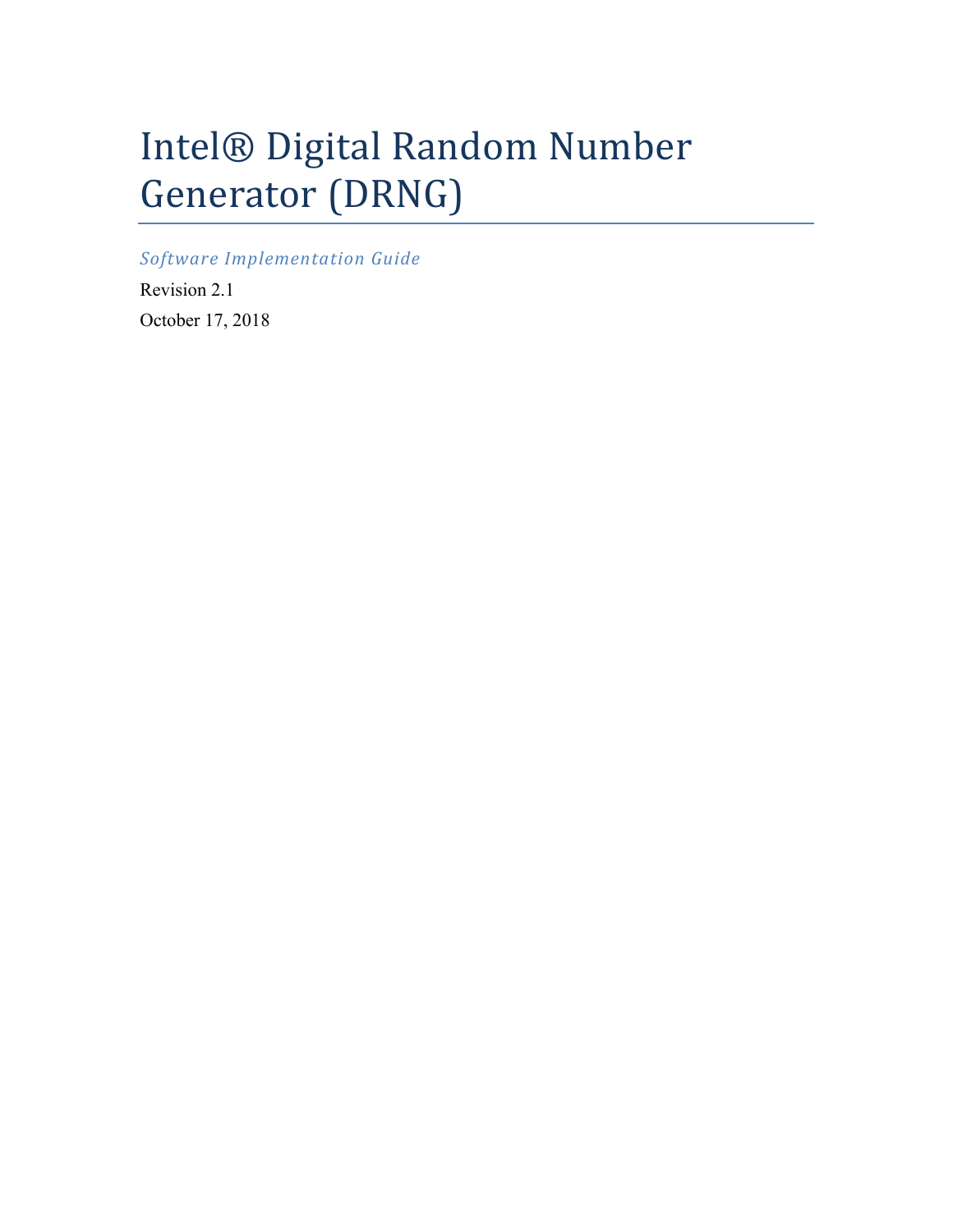# <span id="page-1-0"></span>**Revision History**

| <b>Revision</b> | <b>Revision History</b>                                                                                                                                          | Date                 |
|-----------------|------------------------------------------------------------------------------------------------------------------------------------------------------------------|----------------------|
| 0.1             | <b>Beta Release Revision</b>                                                                                                                                     | February<br>14, 2011 |
| 0.2             | <b>Release Revision</b>                                                                                                                                          | April 24,<br>2011    |
| 0.3             | <b>Release Revision</b>                                                                                                                                          | June 9,<br>2011      |
| 1.0             | Ivy Bridge Release Revision                                                                                                                                      | May $1,$<br>2012     |
| 1.1             | Replace code samples for rdrand16 step, rdrand32 step, and<br>rdrand64 step                                                                                      | August 7,<br>2012    |
| 2.0             | Broadwell Release Revision, adding information on RDSEED.<br>Revamping code samples, updated performance information,<br>and expanded developer recommendations. | May 15,<br>2014      |
| 2.1             | Added new section on FIPS and CAVS certification.                                                                                                                | October 17,<br>2018  |

# <span id="page-1-1"></span>**Contents**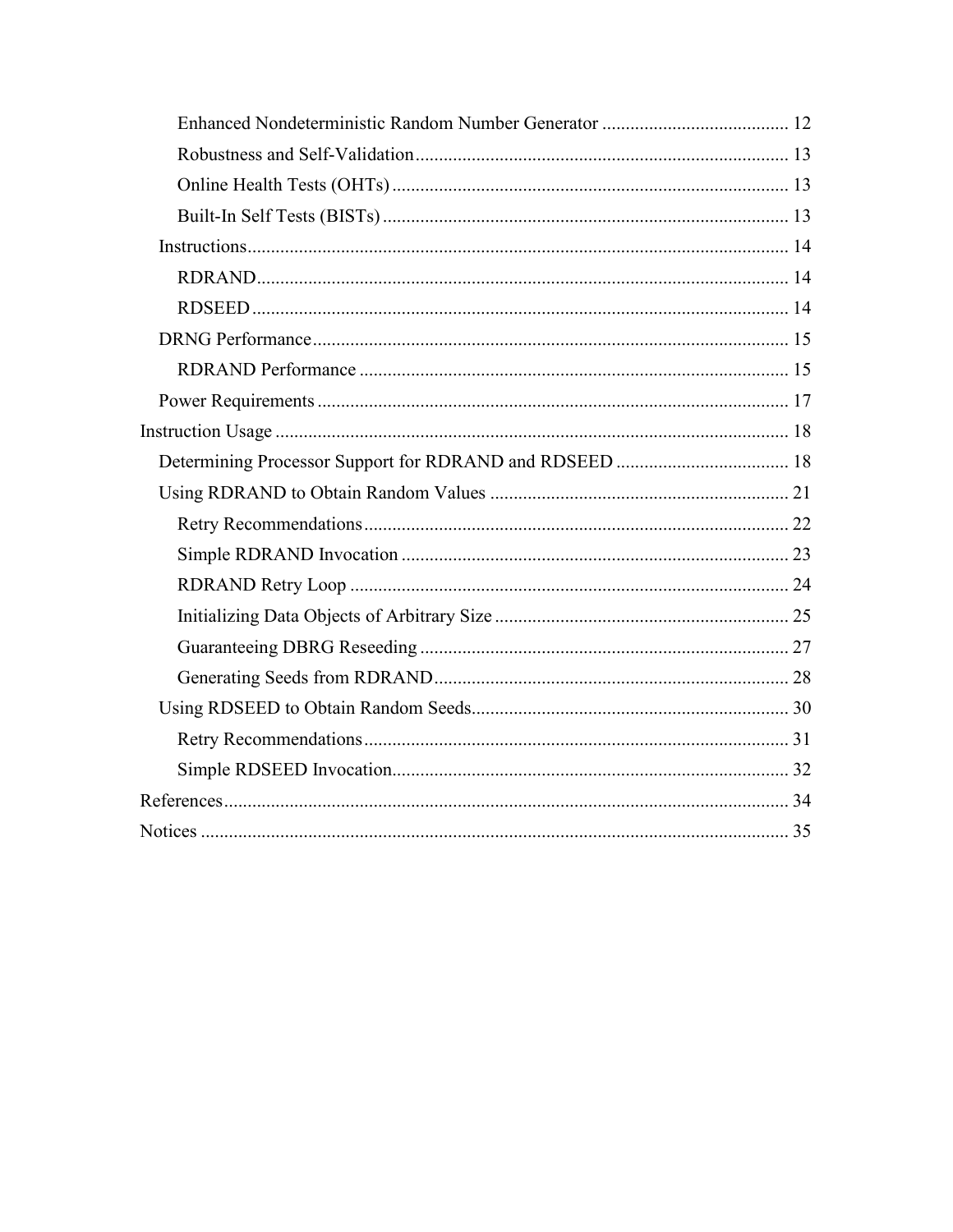## <span id="page-3-0"></span>**1 Introduction**

Intel® Secure Key, code-named Bull Mountain Technology, is the Intel name for the Intel® 64 and IA-32 Architectures instructions RDRAND and RDSEED and the underlying Digital Random Number Generator (DRNG) hardware implementation. Among other things, the DRNG using the RDRAND instruction is useful for generating high-quality keys for cryptographic protocols, and the RSEED instruction is provided for seeding software-based pseudorandom number generators (PRNGs)

This Digital Random Number Generator Software Implementation Guide is intended to provide a complete source of technical information on RDRAND usage, including code examples. This document includes the following sections:

Section 2: Random Number Generator (RNG) Basics and Introduction to the DRNG. This section describes the nature of an RNG and its pseudo- (PRNG) and true- (TRNG) implementation variants, including modern cascade construction RNGs. We then present the DRNG's position within this broader taxonomy.

Section 3: DRNG Overview. In this section, we provide a technical overview of the DRNG, including its component architecture, robustness features, manner of access, performance, and power requirements.

Section 4: RDRAND and RDSEED Instruction Usage. This section provides reference information on the RDRAND and RDSEED instructions and code examples showing its use. This includes platform support verification and suggestions on DRNG-based libraries.

Programmers who already understand the nature of RNGs may refer directly to section 4 for instruction references and code examples. RNG newcomers who need some review of concepts to understand the nature and significance of the DRNG can refer to section 2. Nearly all developers will want to look at section 3, which provides a technical overview of the DRNG.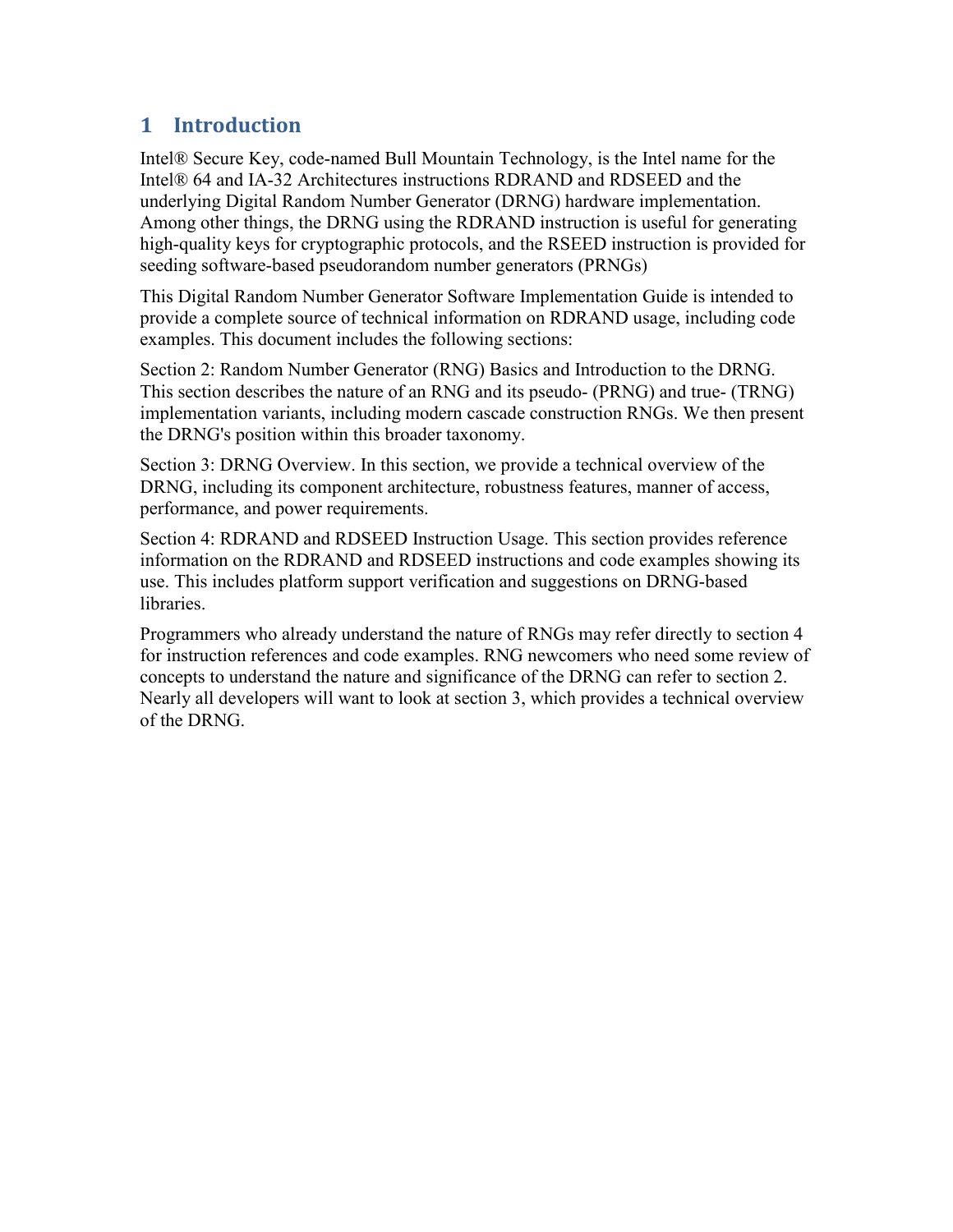## <span id="page-4-0"></span>**2 RNG Basics and Introduction to the DRNG**

The Digital Random Number Generator, using the RDRAND instruction, is an innovative hardware approach to high-quality, high-performance entropy and random number generation. To understand how it differs from existing RNG solutions, this section details some of the basic concepts underlying random number generation.

## <span id="page-4-1"></span>**2.1 Random Number Generators (RNGs)**

An RNG is a utility or device of some type that produces a sequence of numbers on an interval [min, max] such that values appear unpredictable. Stated a little more technically, we are looking for the following characteristics:

- Each new value must be *statistically independent* of the previous value. That is, given a generated sequence of values, a particular value is not more likely to follow after it as the next value in the RNG's random sequence.
- The overall distribution of numbers chosen from the interval is *uniformly distributed.* In other words, all numbers are equally likely and none are more "popular" or appear more frequently within the RNG's output than others.
- The sequence is *unpredictable*. An attacker cannot guess some or all of the values in a generated sequence. Predictability may take the form of *forward* prediction (future values) and backtracking (past values).

Since computing systems are by nature deterministic, producing quality random numbers that have these properties (statistical independence, uniform distribution, and unpredictability) is much more difficult than it might seem. Sampling the seconds value from the system clock, a common approach, may seem random enough, but process scheduling and other system effects may result in some values occurring far more frequently than others. External entropy sources like the time between a user's keystrokes or mouse movements may likewise, upon further analysis, show that values do not distribute evenly across the space of all possible values; some values are more likely to occur than others, and certain values almost never occur in practice.

Beyond these requirements, some other desirable RNG properties include:

- The RNG is fast in returning a value (i.e., low response time) and can service a large number of requests within a short time interval (i.e., highly scalable).
- The RNG is secure against attackers who might observe or change its underlying state in order to predict or influence its output or otherwise interfere with its operation.

## <span id="page-4-2"></span>**2.2 Pseudo-Random Number Generators (PRNGs)**

One widely used approach for achieving good RNG statistical behavior is to leverage mathematical modeling in the creation of a Pseudo-Random Number Generator. A PRNG is a deterministic algorithm, typically implemented in software that computes a sequence of numbers that "look" random. A PRNG requires a seed value that is used to initialize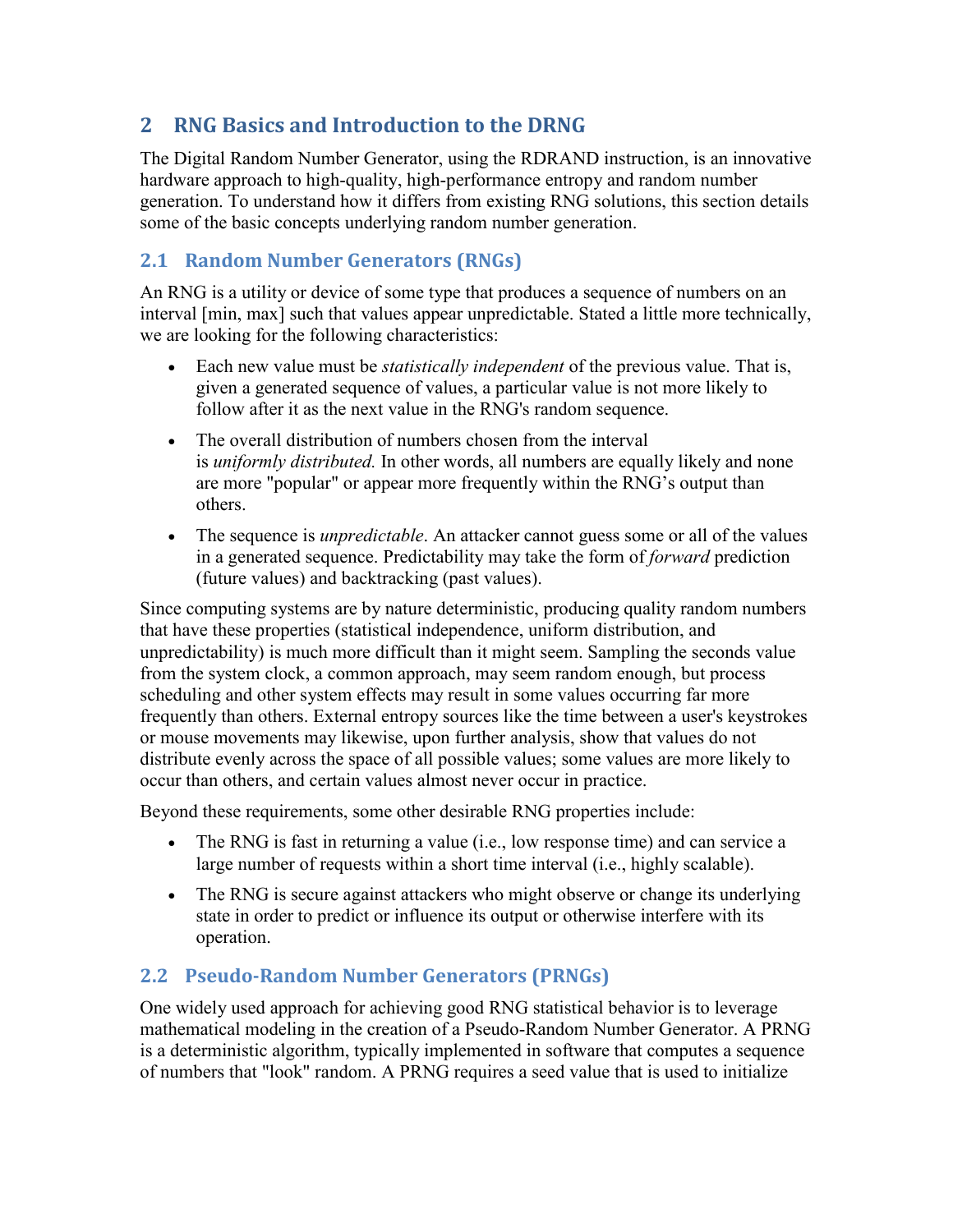the state of the underlying model. Once seeded, it can then generate a sequence of numbers that exhibit good statistical behavior.

PRNGs exhibit periodicity that depends on the size of its internal state model. That is, after generating a long sequence of numbers, all variations in internal state will be exhausted and the sequence of numbers to follow will repeat an earlier sequence. The best PRNG algorithms available today, however, have a period that is so large this weakness can practically be ignored. For example, the Mersenne Twister MT19937 PRNG with 32-bit word length has a periodicity of  $2^{19937}$ -1. (1)

A key characteristic of all PRNGs is that they are *deterministic*. That is, given a particular seed value, the same PRNG will always produce the exact same sequence of "random" numbers. This is because a PRNG is computing the next value based upon a specific internal state and a specific, well-defined algorithm. Thus, while a generated sequence of values exhibit the statistical properties of randomness (independence, uniform distribution), overall behavior of the PRNG is entirely predictable.

In some contexts, the deterministic nature of PRNGs is an advantage. For example, in some simulation and experimental contexts, researchers would like to compare the outcome of different approaches using the same sequence of input data. PRNGs provide a way to generate a long sequence of random data inputs that are repeatable by using the same PRNG, seeded with the same value.

In other contexts, however, this determinism is highly undesirable. Consider a server application that generates random numbers to be used as cryptographic keys in data exchanges with client applications over secure communication channels. An attacker who knew the PRNG in use and also knew the seed value (or the algorithm used to obtain a seed value) would quickly be able to predict each and every key (random number) as it is generated. Even with a sophisticated and unknown seeding algorithm, an attacker who knows (or can guess) the PRNG in use can deduce the state of the PRNG by observing the sequence of output values. After a surprisingly small number of observations (e.g., 624 for Mersenne Twister MT19937), each and every subsequent value can be predicted. For this reason, PRNGs are considered to be cryptographically insecure.

PRNG researchers have worked to solve this problem by creating what are known as Cryptographically Secure PRNGs (CSPRNGs). Various techniques have been invented in this domain, for example, applying a cryptographic hash to a sequence of consecutive integers, using a block cipher to encrypt a sequence of consecutive integers ("counter mode"), and XORing a stream of PRNG-generated numbers with plaintext ("stream cipher"). Such approaches improve the problem of inferring a PRNG and its state by greatly increasing its computational complexity, but the resulting values may or may not exhibit the correct statistical properties (i.e., independence, uniform distribution) needed for a robust random number generator. Furthermore, an attacker could discover any deterministic algorithm by various means (e.g., disassemblers, sophisticated memory attacks, a disgruntled employee). Even more common, attackers may discover or infer PRNG seeding by narrowing its range of possible values or snooping memory in some manner. Once the deterministic algorithm and its seed is known, the attacker may be able to predict each and every random number generated, both past and future.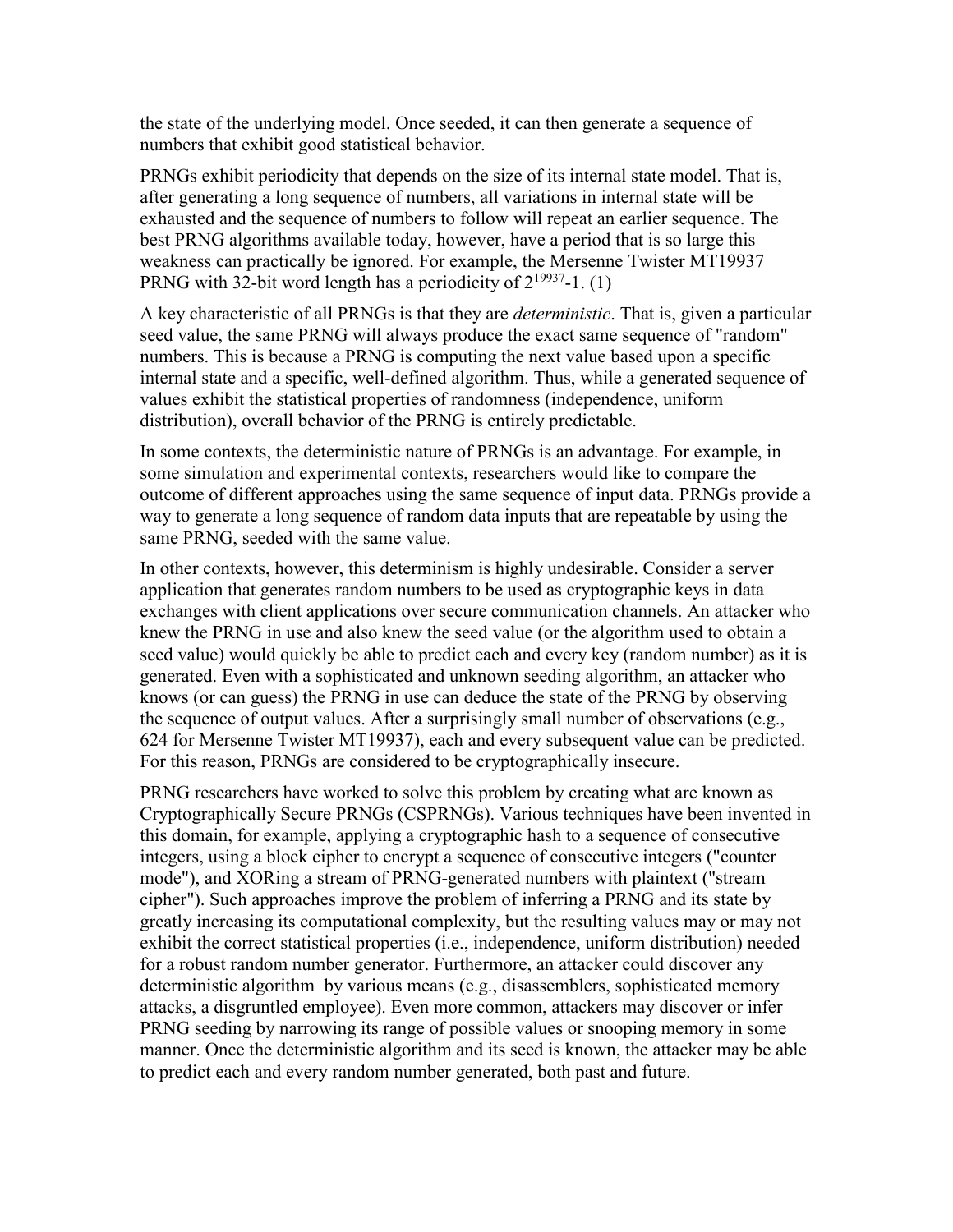## <span id="page-6-0"></span>**2.3 True Random Number Generators (TRNGs)**

For contexts where the deterministic nature of PRNGs is a problem to be avoided (e.g., gaming and computer security), a better approach is that of True Random Number Generators.

Instead of using a mathematical model to deterministically generate numbers that look random and have the right statistical properties, a TRNG extracts randomness (entropy) from a physical source of some type and then uses it to generate random numbers. The physical source is also referred to as an *entropy source* and can be selected among a wide variety of physical phenomenon naturally available, or made available, to the computing system using the TRNG. For example, one can attempt to use the time between user key strokes or mouse movements as an entropy source. As pointed out earlier, this technique is crude in practice and resulting value sequences generally fail to meet desired statistical properties with rigor. What to use as an entropy source in a TRNG is a key challenge facing TRNG designers.

Beyond statistical rigor, it is also desirable for TRNGs to be fast and scalable (i.e., capable of generating a large number of random numbers within a small time interval). This poses a serious problem for many TRNGs because sampling an entropy source external to the computing system typically requires device I/O and long delay times relative to the processing speeds of today's computer systems. In general, sampling an entropy source in TRNGs is slow compared to the computation required by a PRNG to simply calculate its next random value. For this reason, PRNGs characteristically provide far better performance than TRNGs and are more scalable.

Unlike PRNGs, however, TRNGs are not deterministic. That is, a TRNG need not be seeded, and its selection of random values in any given sequence is highly unpredictable. As such, an attacker cannot use observations of a particular random number sequence to predict subsequent values in an effective way. This property also implies that TRNGs have no periodicity. While repeats in random sequence are possible (albeit unlikely), they cannot be predicted in a manner useful to an attacker.

## <span id="page-6-1"></span>**2.4 Cascade Construction RNGs**

A common approach used in modern operating systems (e.g., Linux\* (2)) and cryptographic libraries is to take input from an entropy source in order to supply a buffer or pool of entropy (refer to Figure 1). This entropy pool is then used to provide nondeterministic random numbers that periodically seed a cryptographically secure PRNG (CSPRNG). This CSPRNG provides cryptographically secure random numbers that appear truly random and exhibit a well-defined level of computational attack resistance.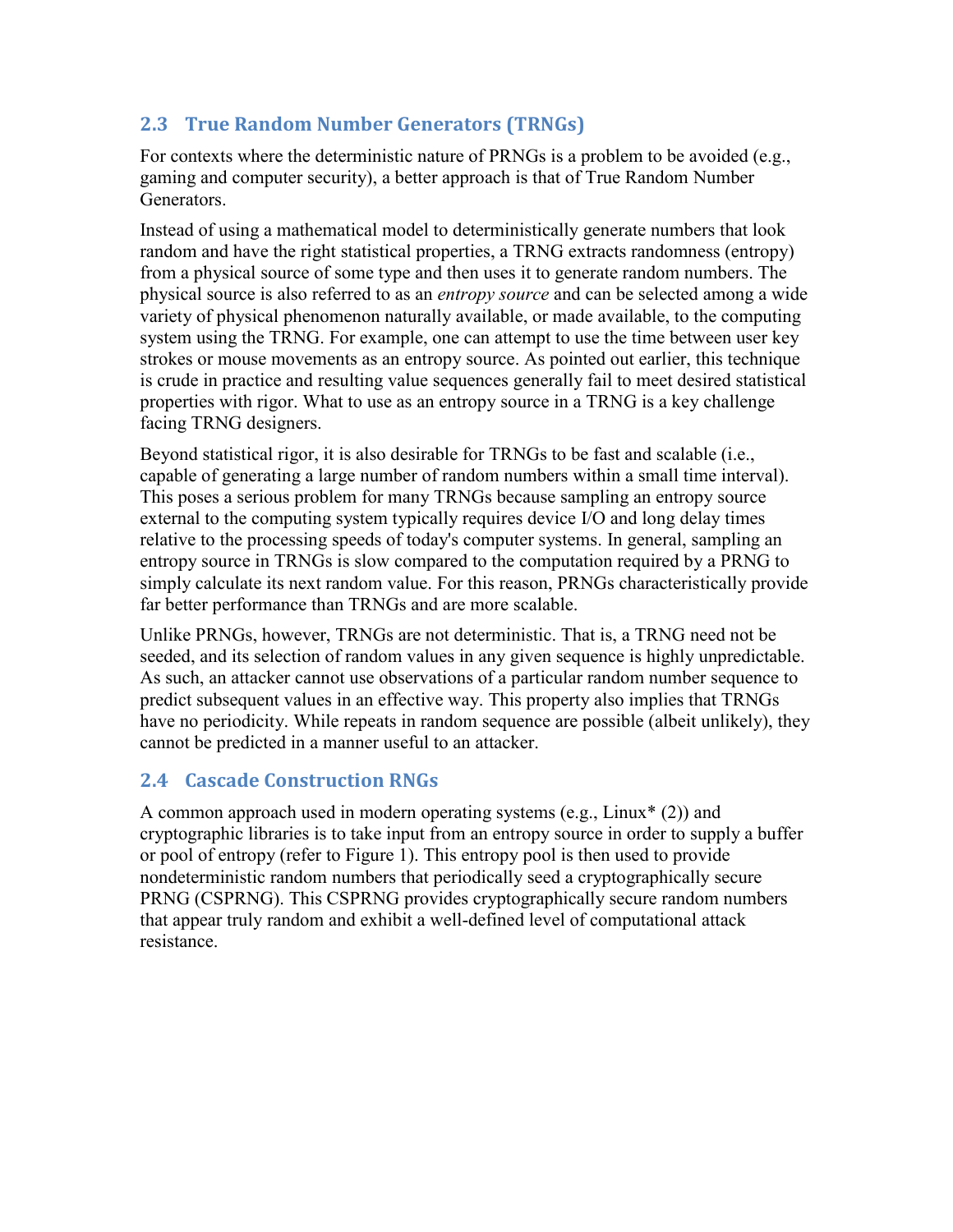

**Figure 1. Cascade Construction Random Number Generator**

A key advantage of this scheme is performance. It was noted above that sampling an entropy source is typically slow since it often involves device I/O of some type and often additional waiting for a real-time sampling event to transpire. In contrast, CSPRNG computations are fast since they are processor-based and avoid I/O and entropy source delays.This approach offers improved performance: a slow entropy source periodically seeding a fast CSPRNG capable of generating a large number of random values from a single seed.

While this approach would seem ideal, in practice it often falls far short. First, since the implementation is typically in software, it is vulnerable to a broad class of software attacks. For example, considerable state requirements create the potential for memorybased attacks or timing attacks. Second, the approach does not solve the problem of what entropy source to use. Without an external source of some type, entropy quality is likely to be poor. For example, sampling user events (e.g., mouse, keyboard) may be impossible if the system resides in a large data center. Even with an external entropy source, entropy sampling is likely to be slow, making seeding events less frequent than desired.

## <span id="page-7-0"></span>**2.5 Introducing the Digital Random Number Generator (DRNG)**

The Digital Random Number Generator (DRNG) is an innovative hardware approach to high-quality, high-performance entropy and random number generation. It is composed of the new Intel 64 Architecture instructions RDRAND and RDSEED and an underlying DRNG hardware implementation.

With respect to the RNG taxonomy discussed above, the DRNG follows the cascade construction RNG model, using a processor resident entropy source to repeatedly seed a hardware-implemented CSPRNG. Unlike software approaches, it includes a high-quality entropy source implementation that can be sampled quickly to repeatedly seed the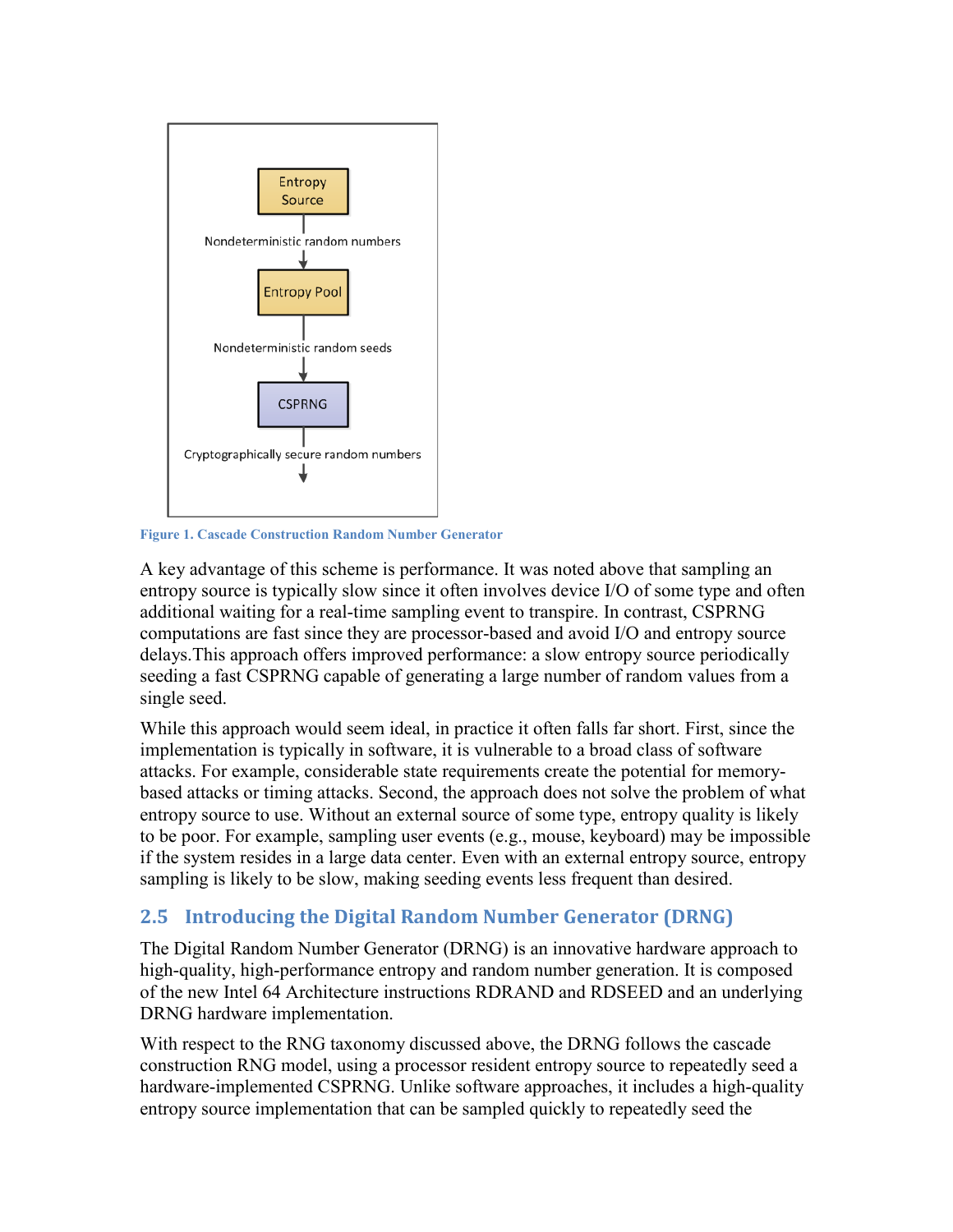CSPRNG with high-quality entropy. Furthermore, it represents a self-contained hardware module that is isolated from software attacks on its internal state. The result is a solution that achieves RNG objectives with considerable robustness: statistical quality (independence, uniform distribution), highly unpredictable random number sequences, high performance, and protection against attack.

This method of digital random number generation is unique in its approach to true random number generation in that it is implemented in the processor's hardware and can be utilized through instructions added to the Intel 64 instruction set. As such, response times are comparable to those of competing PRNG approaches implemented in software. The approach is scalable enough for even demanding applications to use it as an exclusive source of random numbers and not merely a high quality seed for a softwarebased PRNG. Software running at all privilege levels can access random numbers through the instruction set, bypassing intermediate software stacks, libraries, or operating system handling.

The use of RDRAND and RDSEED leverages a variety of cryptographic standards to ensure the robustness of its implementation and to provide transparency in its manner of operation. These include NIST SP800-90A, B, and C, FIPS-140-2, and ANSI X9.82. Compliance to these standards makes the Digital Random Number Generation a viable solution for highly regulated application domains in government and commerce.

Section 3 describes digital random number generation in detail. Section 4 describes use of RDRAND and RDSEED, the Intel instruction set extensions for using the DRNG.

#### <span id="page-8-0"></span>**2.6 Applications for the Digital Random Number Generator**

Information security is a key application that utilizes the DRNG. Cryptographic protocols rely on RNGs for generating keys and fresh session values (e.g., a nonce) to prevent replay attacks. In fact, a cryptographic protocol may have considerable robustness but suffer from widespread attack due to weak key generation methods underlying it (e.g., the Debian\*/OpenSSL\* fiasco (3)). The DRNG can be used to fix this weakness, thus significantly increasing cryptographic robustness.

Closely related are government and industry applications. Due to information sensitivity, many such applications must demonstrate their compliance with security standards like FISMA, HIPPA, PCIAA, etc. RDRAND has been engineered to meet existing security standards like NIST SP800-90, FIPS 140-2, and ANSI X9.82, and thus provides an underlying RNG solution that can be leveraged in demonstrating compliance with information security standards.

Other uses of the DRNG include:

- Communication protocols
- Monte Carlo simulations and scientific computing
- Gaming applications
- Bulk entropy applications like secure disk wiping or document shredding
- Protecting online services against RNG attacks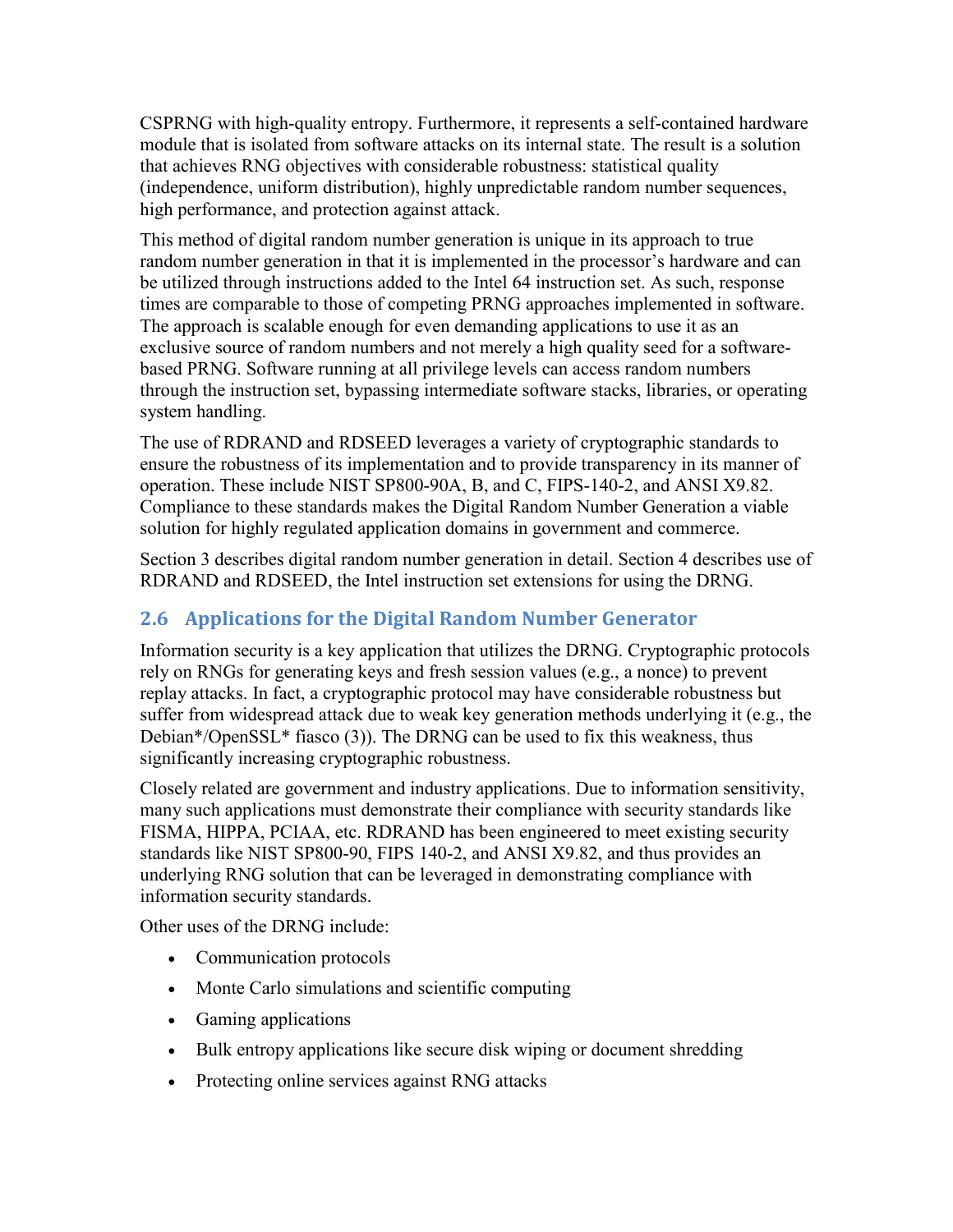<span id="page-9-0"></span>• Seeding software-based PRNGs of arbitrary width

#### **3 DRNG Overview**

In this section, we describe in some detail the components of the DRNG using the RDRAND and RDSEED instructions and their interaction.

#### <span id="page-9-1"></span>**3.1 Processor View**

Figure 2 provides a high-level schematic of the RDRAND and RDSEED Random Number Generators. As shown, the DRNG appears as a hardware module on the processor. An interconnect bus connects it with each core.



**Figure 2. Digital Random Number Generator design**

The RDRAND and RDSEED instructions (detailed in section 4) are handled by microcode on each core. This includes an RNG microcode module that handles interactions with the DRNG hardware module on the processor.

#### <span id="page-9-2"></span>**3.2 Component Architecture**

As shown in Figure 3, the DRNG can be thought of as three logical components forming an asynchronous production pipeline: an entropy source (ES) that produces random bits from a nondeterministic hardware process at around 3 Gbps, a conditioner that uses AES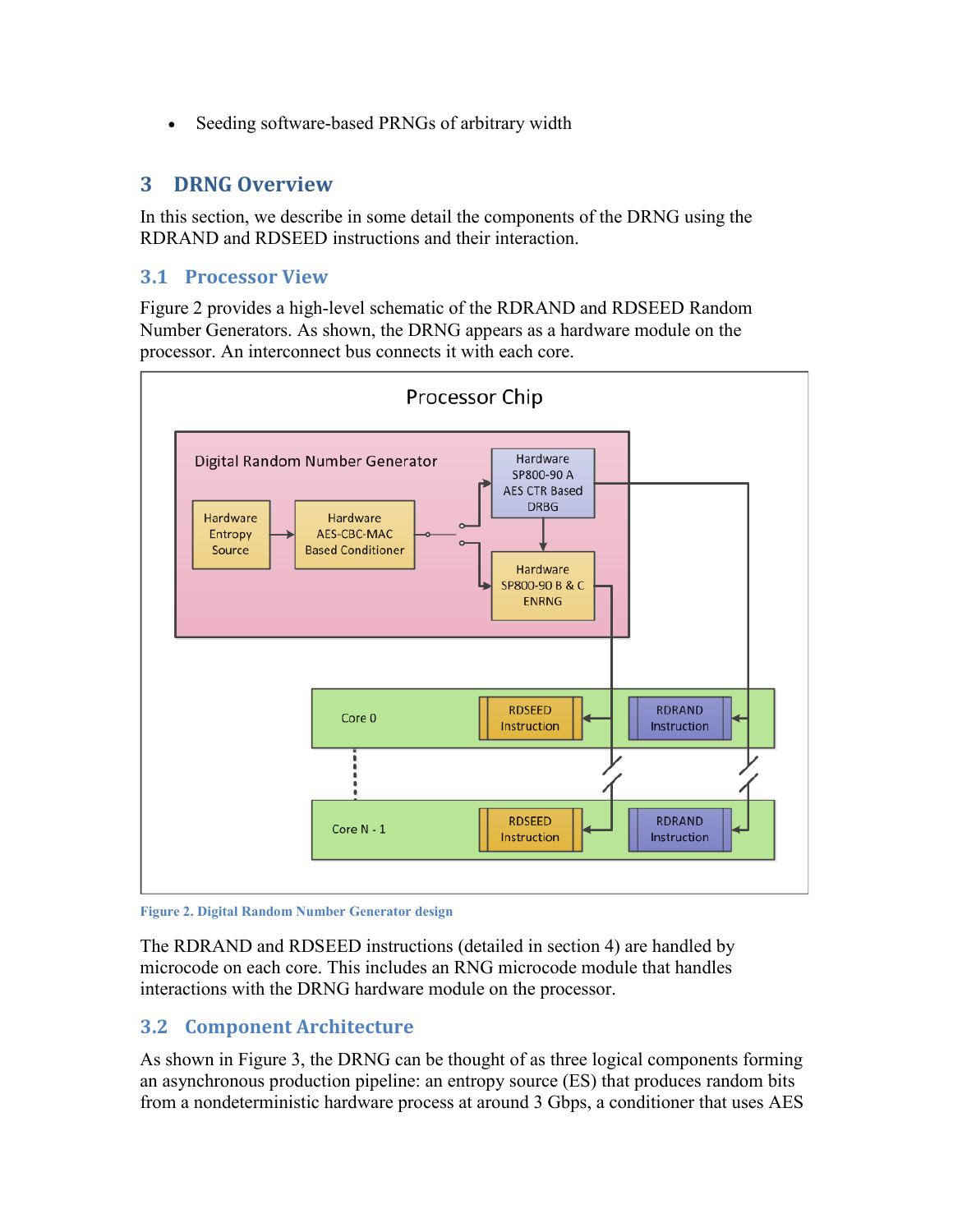(4) in CBC-MAC (5) mode to distill the entropy into high-quality nondeterministic random numbers, and two parallel outputs:

- 1. A deterministic random bit generator (DRBG) seeded from the conditioner.
- 2. An enhanced, nondeterministic random number generator (ENRNG) that provides seeds from the entropy conditioner.

Note that the conditioner *does not* send the same seed values to both the DRBG and the ENRNG. This pathway can be thought of as an alternating switch, with one seed going to the DRGB and the next seed going to the ENRNG. This construction ensures that a software application can *never* obtain the value used to seed the DRBG, nor can it launch a Denial of Service (DoS) attack against the DRBG through repeated executions of the RDSEED instruction.

The conditioner can be equated to the entropy pool in the cascade construction RNG described previously. However, since it is fed by a high-quality, high-speed, continuous stream of entropy that is fed faster than downstream processes can consume, it does not need to maintain an entropy pool. Instead, it is always conditioning fresh entropy independent of past and future entropy.



**Figure 3. DRNG Component Architecture**

The final two stages are:

1. A hardware CSPRNG that is based on AES in CTR mode and is compliant with SP800-90A. In SP800-90A terminology, this is referred to as a DRBG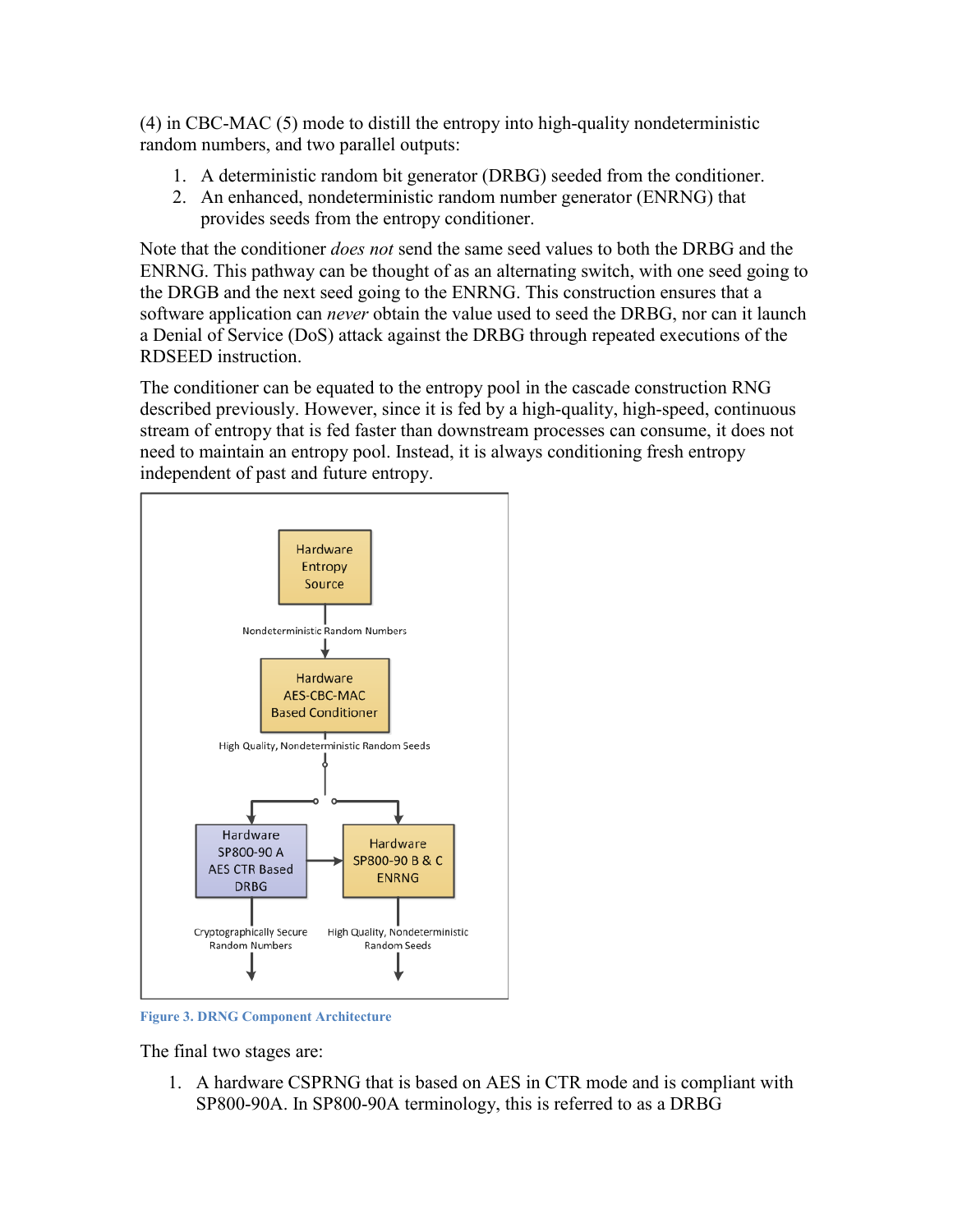(Deterministic Random Bit Generator), a term used throughout the remainder of this document.

2. An ENRNG (Enhanced Nondeterministic Random Number Generator) that is compliant with SP800-90B and C.

#### <span id="page-11-0"></span>**3.2.1 Entropy Source (ES)**

The all-digital Entropy Source (ES), also known as a non-deterministic random bit generator (NRBG), provides a serial stream of entropic data in the form of zeroes and ones.

The ES runs asynchronously on a self-timed circuit and uses thermal noise within the silicon to output a random stream of bits at the rate of 3 GHz. The ES needs no dedicated external power supply to run, instead using the same power supply as other core logic. The ES is designed to function properly over a wide range of operating conditions, exceeding the normal operating range of the processor.

Bits from the ES are passed to the conditioner for further processing.

#### <span id="page-11-1"></span>**3.2.2 Conditioner**

The conditioner takes pairs of 256-bit raw entropy samples generated by the ES and reduces them to a single 256-bit conditioned entropy sample using AES-CBC-MAC. This has the effect of distilling the entropy into more concentrated samples.

AES, Advanced Encryption Standard, is defined in the FIPS-197 Advanced Encryption Standard (4). CBC-MAC, Cipher Block Chaining - Message Authentication Code, is defined in NIST SP 800-38A Recommendation for Block Cipher Modes of Operation (5).

The conditioned entropy is output as a 256-bit value and passed to the next stage in the pipeline to be used as a DRBG seed value.

#### <span id="page-11-2"></span>**3.2.3 Deterministic Random Bit Generator (DRBG)**

The role of the deterministic random bit generator (DRBG) is to "spread" a conditioned entropy sample into a large set of random values, thus increasing the amount of random numbers available by the hardware module. This is done by employing a standardscompliant DRBG and continuously reseeding it with the conditioned entropy samples.

The DRBG chosen for this function is the CTR\_DRBG defined in section 10.2.1 of NIST SP 800-90A (6), using the AES block cipher. Values that are produced fill a FIFO output buffer that is then used in responding to RDRAND requests for random numbers.

The DRBG autonomously decides when it needs to be reseeded to refresh the random number pool in the buffer and is both unpredictable and transparent to the RDRAND caller. An upper bound of 511 128-bit samples will be generated per seed. That is, no more than 511\*2=1022 sequential DRNG random numbers will be generated from the same seed value.

#### <span id="page-11-3"></span>**3.2.4 Enhanced Nondeterministic Random Number Generator**

The role of the enhanced nondeterministic random number generator is to make conditioned entropy samples directly available to software for use as seeds to other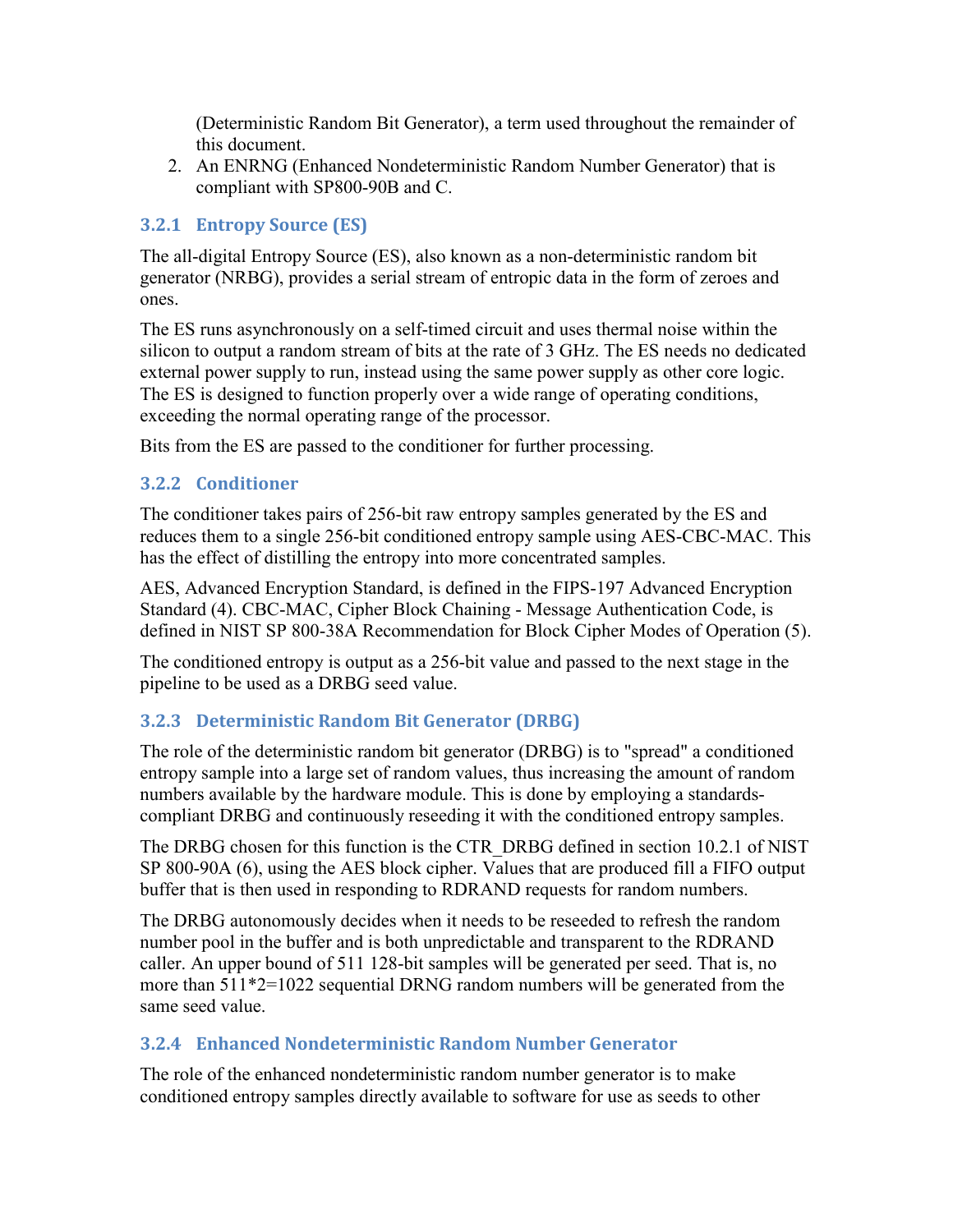software-based DRBGs. Values coming out of the ENRNG have multiplicative bruteforce prediction resistance, which means that samples can be concatenated and the bruteforce prediction resistance will scale with them. When two 64-bit samples are concatenated together, the resulting 128-bit value will have 128 bits of brute-force prediction resistance ( $2^{64} * 2^{64} = 2^{128}$ ). This operation can be repeated indefinitely and can be used to easily produce random seeds of arbitrary size. Because of this property, these values can be used to seed a DRBG of any size.

#### <span id="page-12-0"></span>**3.2.5 Robustness and Self-Validation**

To ensure the DRNG functions with a high degree of reliability and robustness, validation features have been included that operate in an ongoing manner at system startup. These include the DRNG Online Health Tests (OHTs) and Built-In Self Tests (BISTs), respectively. Both are shown in Figure 4.



**Figure 4. DRNG Self-Validation Components**

## <span id="page-12-1"></span>**3.2.6 Online Health Tests (OHTs)**

Online Health Tests (OHTs) are designed to measure the quality of entropy generated by the ES using both per sample and sliding window statistical tests in hardware.

Per sample tests compare bit patterns against expected pattern arrival distributions as specified by a mathematical model of the ES. An ES sample that fails this test is marked "unhealthy." Using this distinction, the conditioner can ensure that at least two healthy samples are mixed into each seed. This defends against hardware attacks that might seek to reduce the entropic content of the ES output.

Sliding window tests look at sample health across many samples to verify they remain above a required threshold. The sliding window size is large (65536 bits) and mechanisms ensure that the ES is operating correctly overall before it issues random numbers. In the rare event that the DRNG fails during runtime, it would cease to issue random numbers rather than issue poor quality random numbers.

## <span id="page-12-2"></span>**3.2.7 Built-In Self Tests (BISTs)**

Built-In Self Tests (BISTs) are designed to verify the health of the ES prior to making the DRNG available to software. These include Entropy Source Tests (ES-BIST) that are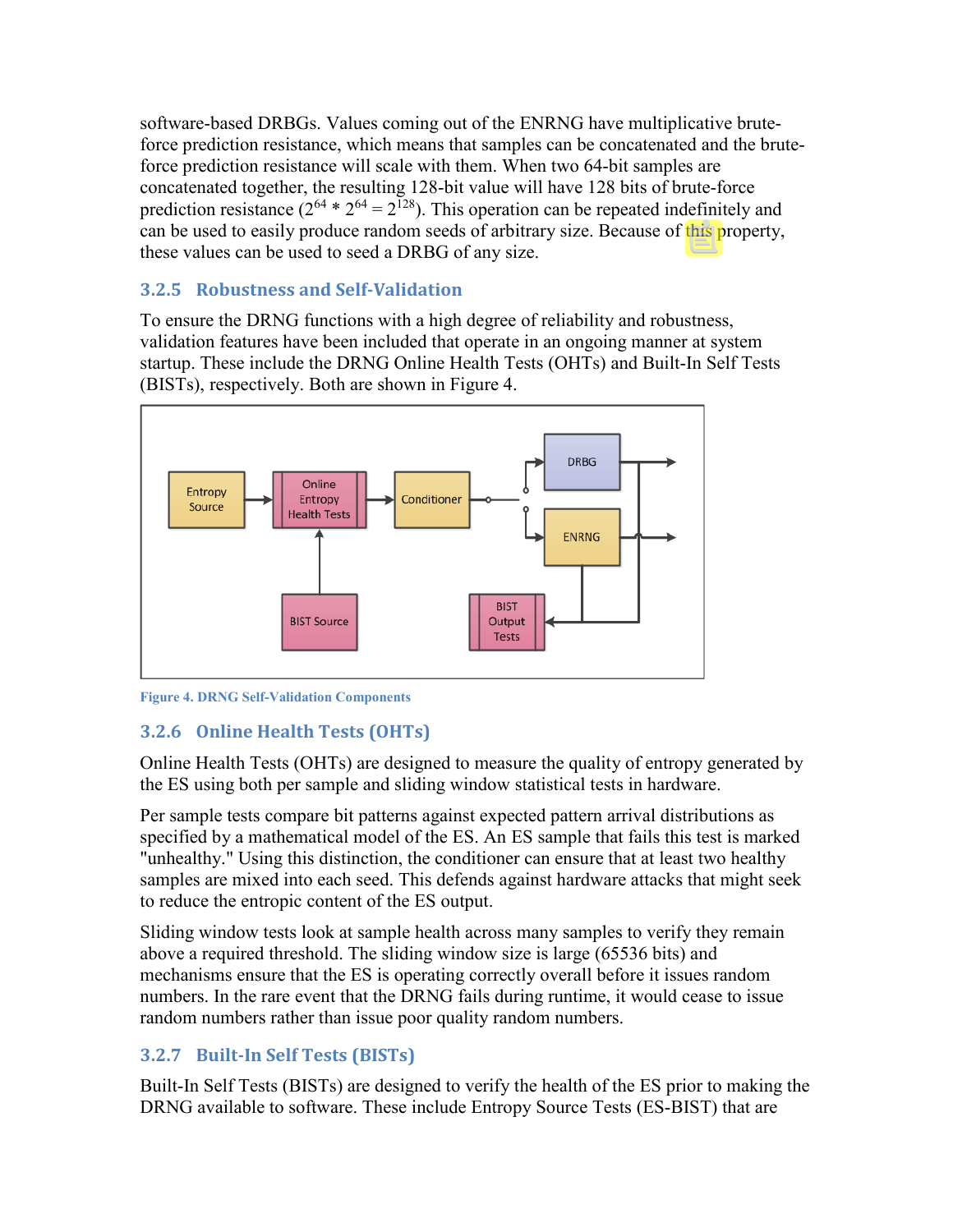statistical in nature and comprehensive test coverage of all the DRNG's deterministic downstream logic through BIST Known Answer Tests (KAT-BIST).

ES-BIST involves running the DRNG for a probationary period in its normal mode before making the DRNG available to software. This allows the OHTs to examine ES sample health for a full sliding window (256 samples) before concluding that ES operation is healthy. It also fills the sliding window sample pipeline to ensure the health of subsequent ES samples, seeds the PRNG, and fills the output queue of the DRNG with random numbers.

KAT-BIST tests both OHT and end-to-end correctness using deterministic input and output validation. First, various bit stream samples are input to the OHT, including a number with poor statistical quality. Samples cover a wide range of statistical properties and test whether the OHT logic correctly identifies those that are "unhealthy." During the KAT-BIST phase, deterministic random numbers are output continuously from the end of the pipeline. The BIST Output Test Logic verifies that the expected outputs are received.

If there is a BIST failure during startup, the DRNG will not issue random numbers and will issue a BIST failure notification to the on-processor test circuitry. This BIST logic avoids the need for conventional on-processor test mechanisms (e.g., scan and JTAG) that could undermine the security of the DRNG.

## <span id="page-13-0"></span>**3.3 Instructions**

Software access to the DRNG is through the RDRAND and RDSEED instructions, documented in Chapter 3 of (7).

#### <span id="page-13-1"></span>**3.3.1 RDRAND**

RDRAND retrieves a hardware-generated random value from the SP800-90A compliant DRGB and stores it in the destination register given as an argument to the instruction. The size of the random value (16-, 32-, or 64-bits) is determined by the size of the register given. The carry flag (CF) must be checked to determine whether a random value was available at the time of instruction execution.

Note that RDRAND is available to any system or application software running on the platform. That is, there are no hardware ring requirements that restrict access based on process privilege level. As such, RDRAND may be invoked as part of an operating system or hypervisor system library, a shared software library, or directly by an application.

To determine programmatically whether a given Intel platform supports RDRAND, developers can use the CPUID instruction to examine bit 30 of the ECX register. See Reference (7) for details.

#### <span id="page-13-2"></span>**3.3.2 RDSEED**

RDSEED retrieves a hardware-generated random seed value from the SP800-90B and C compliant ENRNG and stores it in the destination register given as an argument to the instruction. Like the RDRAND instruction, the size of the random value is determined by the size of the given register, and the carry flag (CF) must be checked to determine whether or not a random seed was available at the time the instruction was executed.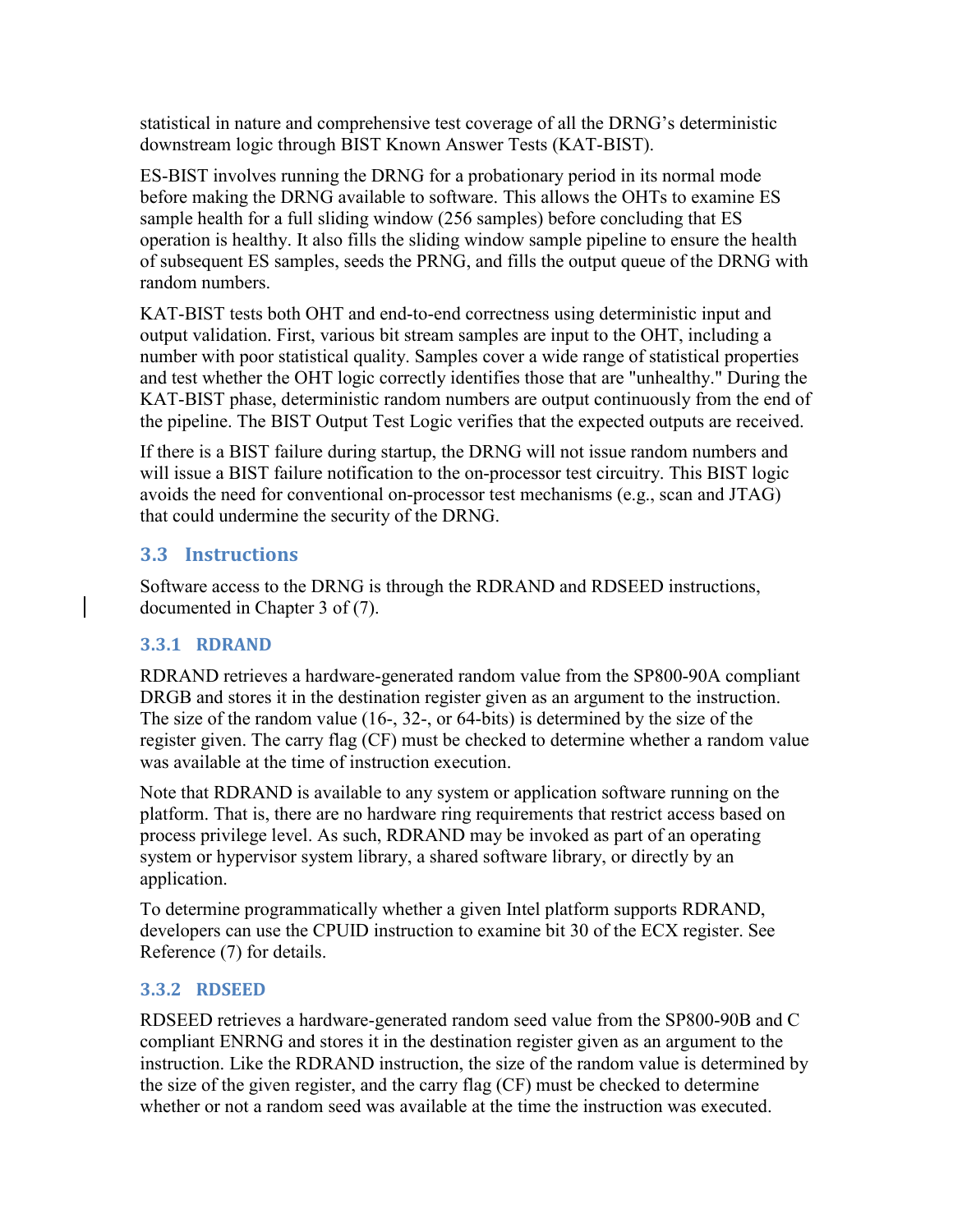Also like RDRAND, there are no hardware ring requirements that restrict access to RDSEED based on process privilege level.

To determine programmatically whether a given Intel platform supports the RDSEED instruction, developers can use the CPUID instruction to examine bit 18 of the EBX register. See Reference (8) for details.

#### <span id="page-14-0"></span>**3.4 DRNG Performance**

Designed to be a high performance entropy resource shared between multiple cores/threads, the Digital Random Number Generator represents a new generation of RNG performance.

The DRNG is implemented in hardware as part of the Intel processor. As such, both the entropy source and the DRBG execute at processor clock speeds. Unlike other hardwarebased solutions, there is no system I/O required to obtain entropy samples and no offprocessor bus latencies to slow entropy transfer or create bottlenecks when multiple requests have been issued.

Random values are delivered directly through instruction level requests (RDRAND and RDSEED). This bypasses both operating system and software library handling of the request. The DRNG is scalable enough to support heavy server application workloads. Within the context of virtualization, the DRNG's stateless design and atomic instruction access mean that RDRAND and RDSEED can be used freely by multiple VMs without the need for hypervisor intervention or resource management.

#### <span id="page-14-1"></span>**3.4.1 RDRAND Performance†**

In current-generation Intel processors the DRBG runs on a self-timed circuit clocked at 800 MHz and can service a RDRAND transaction (1 Tx) every 8 clocks for a maximum of 100 MTx per second. A transaction can be for a 16-, 32-, or 64-bit RDRAND, and the greatest throughput is achieved with 64-bit RDRANDs, capping the throughput ceiling at 800 MB/sec. These limits are an upper bound on all hardware threads across all cores on the CPU.

Single thread performance is limited by the instruction latencies imposed by the bus infrastructure, which is also impacted in part by clock speed. On real-world systems, a single thread executing RDRAND continuously may see throughputs ranging from 70 to 200 MB/sec, depending on the SPU architecture.

If multiple threads are invoking RDRAND simultaneously, total RDRAND throughput (across all threads) scales approximately linearly with the number of threads until no more hardware threads remain, the bus limits of the processor are reached, or the DRNG interface is fully saturated. Past this point, the maximum throughput is divided equally among the active threads. No threads get starved.

[Figure 5](#page-15-0) shows the multithreaded RDRAND throughput plotted as a ratio to single thread throughput for six different CPU architectures. The dotted line represents linear scaling. This shows that total RDRAND throughput scales nearly linearly with the number of active threads on the CPU, prior to reaching saturation.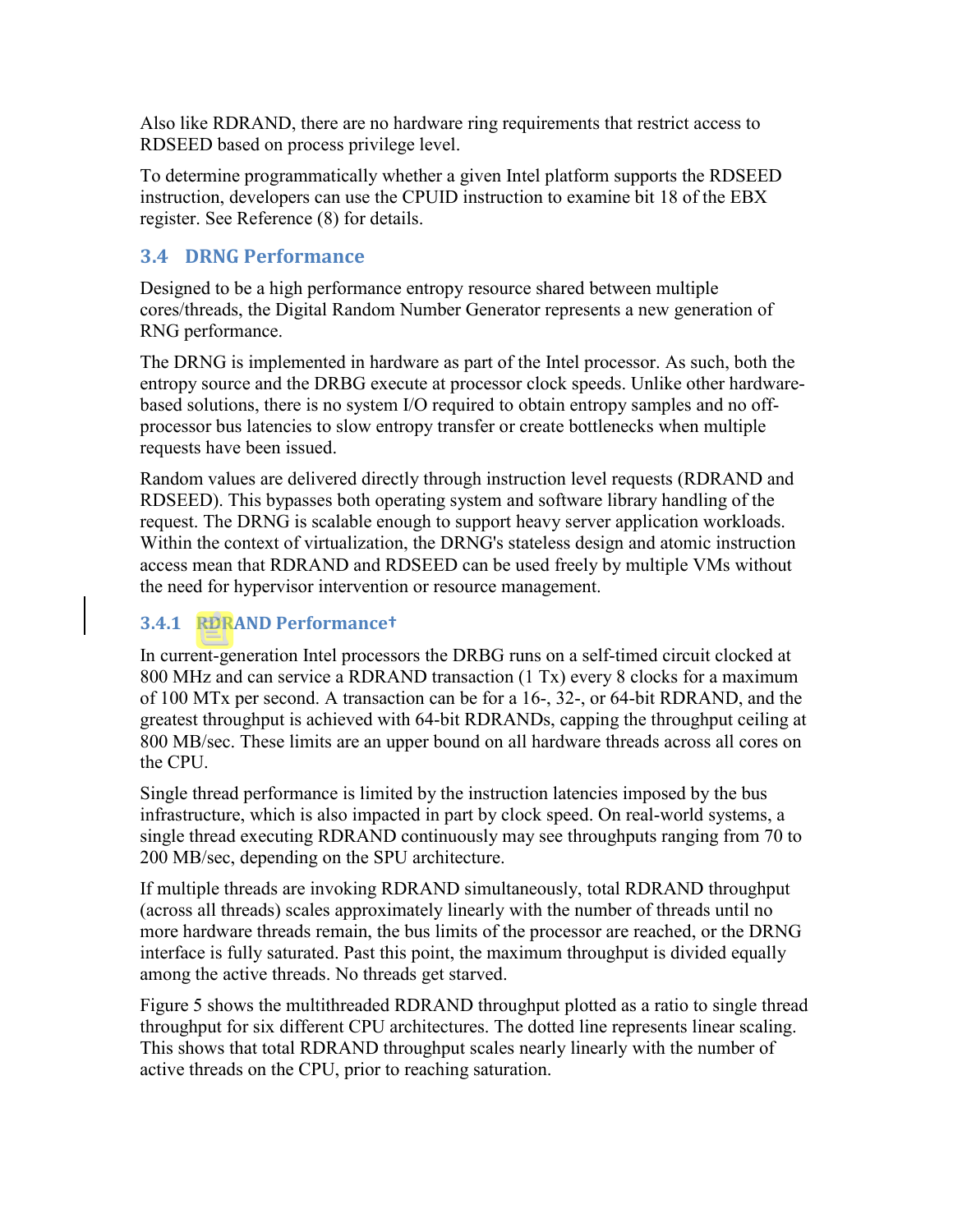

<span id="page-15-0"></span>**Figure 5. Multithreaded RDRNAD throughput scaling**

Figure 6 shows the multithreaded performance of a single system, also as a ratio, up to saturation and beyond. As in [Figure 5,](#page-15-0) total throughput scales nearly linearly until saturation, at which point it reaches a steady state.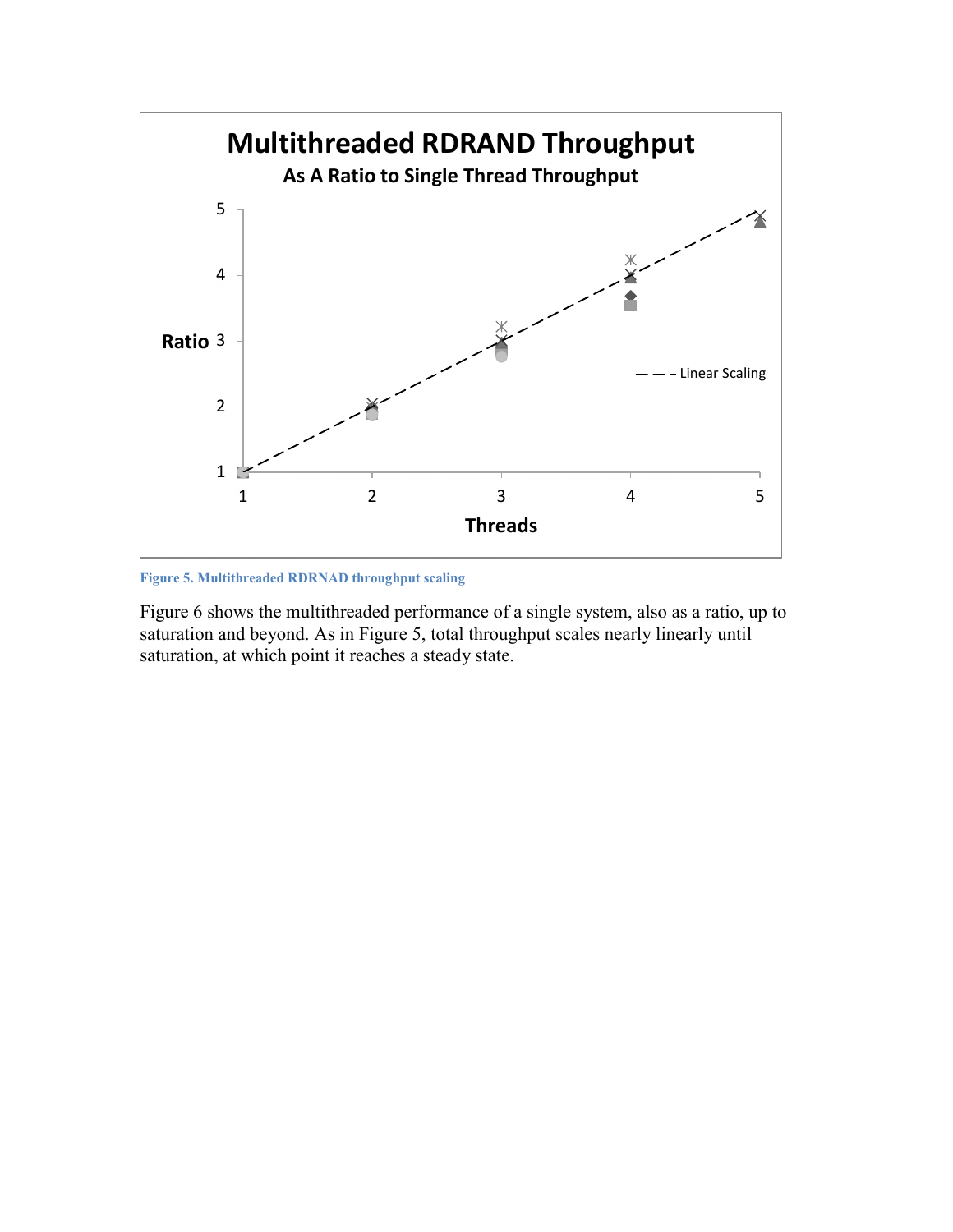



†Results have been estimated based on internal Intel® analysis and are provided for informational purposes only. Any difference in system hardware or software design or configuration may affect actual performance.

#### <span id="page-16-0"></span>**3.5 Power Requirements**

The DRNG hardware resides on the processor and, therefore, does not need a dedicated power supply to run. Instead, it simply uses the processor's local power supply. As described in section 3.2.1, the hardware is designed to function across a range of process voltage and temperature (PVT) levels, exceeding the normal operating range of the processor.

The DRNG hardware does not impact power management mechanisms and algorithms associated with individual cores. For example, ACPI-based mechanisms for regulating processor performance states (P-states) and processor idle states (C-states) on a per core basis are unaffected.

To save power, the DRNG clock gates itself off when queues are full. This idle-based mechanism results in negligible power requirements whenever entropy computation and post processing are not needed.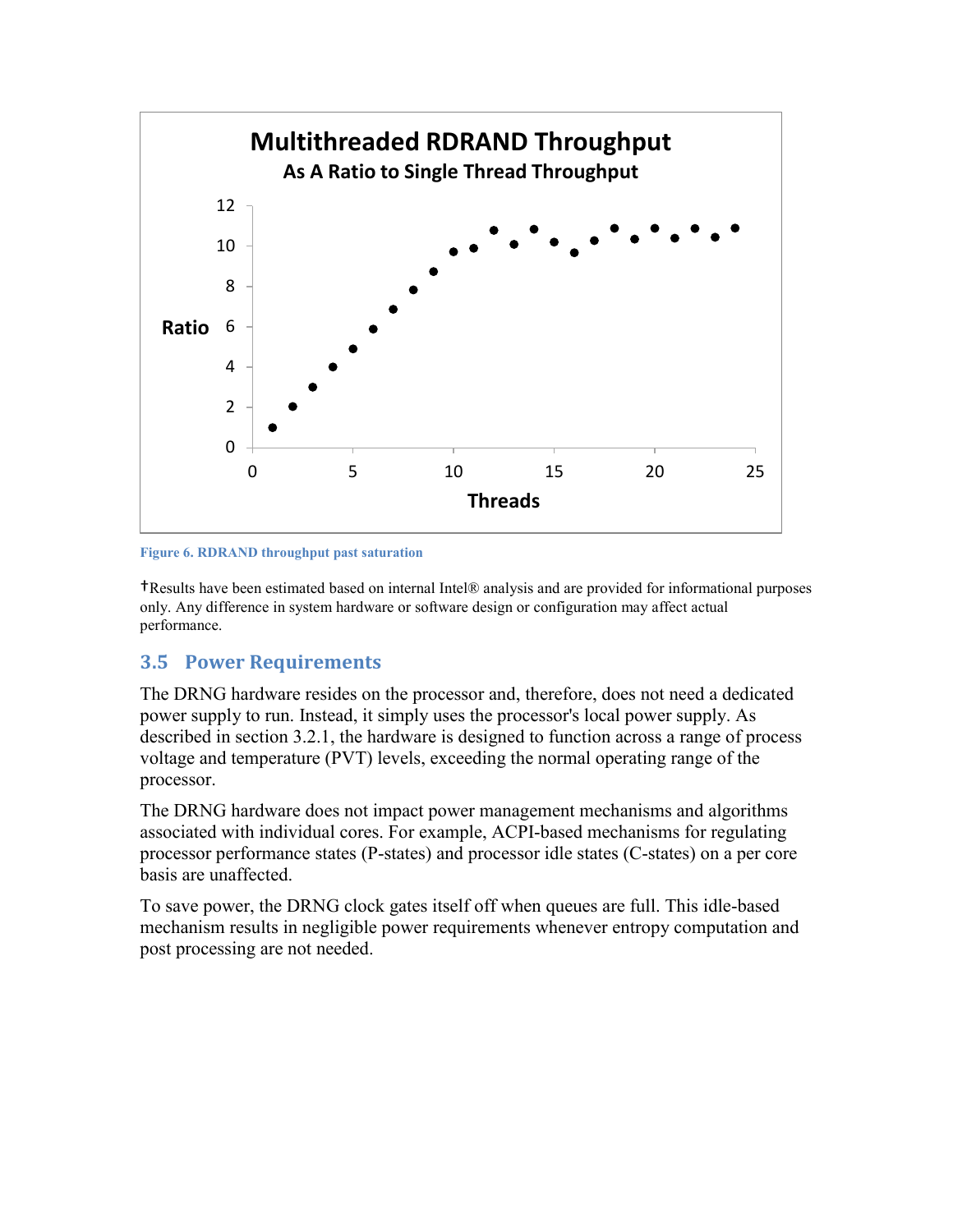## <span id="page-17-0"></span>**4 FIPS and CAVS Certification**

There are two certifications relevant to the Digital Random Number Generator (DRNG): the Cryptographic Algorithm Validation System (CAVS) and Federal Information Processing Standards (FIPS). FIPS provides specifications for cryptographic modules, and mandates that Random Number Generator (RNG) solutions in FIPS-certified crypto modules must have SP800-90 CAVS certification. The DRNG is not a FIPS cryptographic module: it is an SP800-90 compliant RNG solution which can be CAVS certified, and thus permitted as a component of a FIPS-certified cryptographic module. CAVS certifications for SP800-90 compliant solutions must be obtained per product, which means processor generations must be individually certified.

An alternative approach to CAVS certification of the DRNG is to use the DRNG as an entropy source for a software-based RNG, either via the RDSEED instruction or the seedfrom-RDRAND option.

In either approach, the FIPS-140-2 certification process requires that an entropy justification document and data is provided. Intel will work with vendors to provide the necessary entropy documentation for the DRNG to support the FIPS140-2 applications of customer products. With the publication of SP800-90B as a standard in 2018, there is the possibility that certification of compliance to SP800-90B will become available for entropy sources. Intel's entropy sources and extraction algorithms are designed to comply with SP800-90B and be certifiable when a certification program is available.

The current National Institute of Standards and Technology (NIST) model for certifying a cryptographic solution which uses the DRNG necessitates a partnership between Intel and the cryptographic module provider to produce entropy justification documents on a per-product basis.

## **5 Instruction Usage**

In this section, we provide instruction references for RDRAND and RDSEED and usage examples for programmers. All code examples in this guide are licensed under the new, 3-clause BSD license, making them freely usable within nearly any software context.

For additional details on RDRAND usage and code examples, see Reference (7).

#### <span id="page-17-1"></span>**5.1 Determining Processor Support for RDRAND and RDSEED**

Before using the RDRAND or RDSEED instructions, an application or library should first determine whether the underlying platform supports the instruction, and hence includes the underlying DRNG feature. This can be done using the CPUID instruction. In general, CPUID is used to return processor identification and feature information stored in the EAX, EBX, ECX, and EDX registers. For detailed information on CPUID, refer to References (7) and (8).

To be specific, support for RDRAND can be determined by examining bit 30 of the ECX register returned by CPUID, and support for RDSEED can be determined by examining bit 31 of the EBX register. As shown in Table 1 (below) and 2-23 in Reference (7), a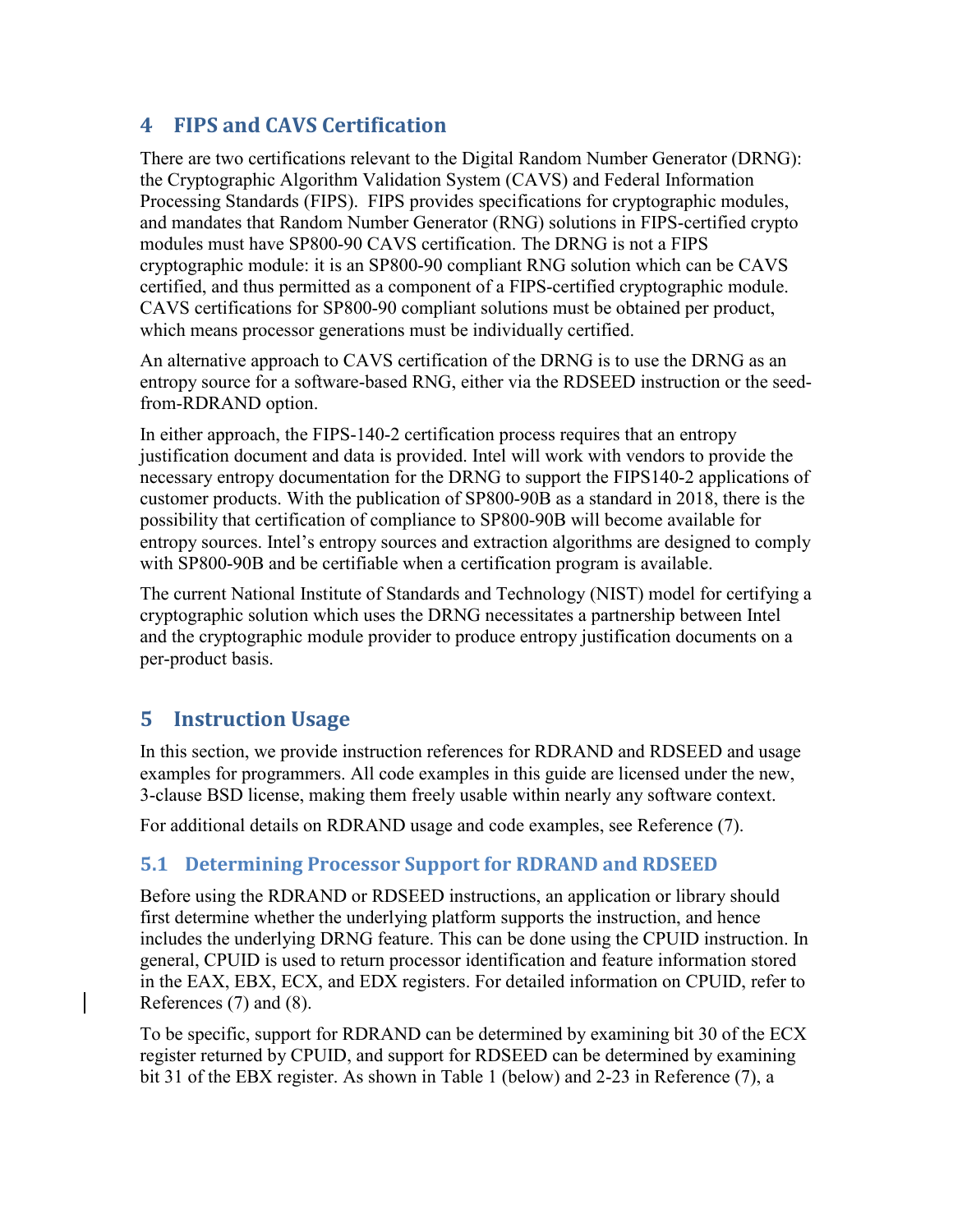value of 1 indicates processor support for the instruction while a value of 0 indicates no processor support.

| Leaf | <b>Register</b> | <b>Bit</b> | <b>Mnemonic</b> | <b>Description</b>                                                              |
|------|-----------------|------------|-----------------|---------------------------------------------------------------------------------|
|      | <b>ECX</b>      | 30         | <b>RDRAND</b>   | A value of 1 indicates that processor supports the<br><b>RDRAND</b> instruction |
|      | <b>EBX</b>      | 18         | <b>RDSEED</b>   | A value of 1 indicates that processor supports the<br><b>RDSEED</b> instruction |

**Table 1. Feature information returned in the ECX register**

The two options for invoking the CPUID instruction within the context of a high-level programming language like C or C++ are with:

- An inline assembly routine
- An assembly routine defined in an independent file.

The advantage of inline assembly is that it is straightforward and easily readable within its source code context. The disadvantage, however, is that conditional code is often needed to handle the possibility of different underlying platforms, which can quickly compromise readability. This guide describes a Linux implementation that should also work on OS X\*. Please see the DRNG downloads for Windows\* examples.

[Code Example 1](#page-18-0) shows the definition of the function get\_drng\_support for gcc compilation on 64-bit Linux. This is included in the source code module drng.c that is included in the DRNG samples source code download that accompanies this guide.

```
/* These are bits that are OR'd together */
#define DRNG_NO_SUPPORT 0x0 /* For clarity */<br>#define DRNG_HAS_RDRAND 0x1
#define DRNG_HAS_RDRAND 0x1<br>#define DRNG_HAS_RDSEED 0x2
#define DRNG HAS RDSEED
int get_drng_support ()
{
        static int drng features= -1;
        /* So we don't call cpuid multiple times for 
         * the same information */
        if ( drng features == -1 ) {
                drng_features= DRNG_NO_SUPPORT;
                if ( is intel cpu() ) {
                        cpuid_t info;
                         cpuid(&info, 1, 0);
                         if ( (info.ecx & 0x40000000) == 0x40000000 ) {
```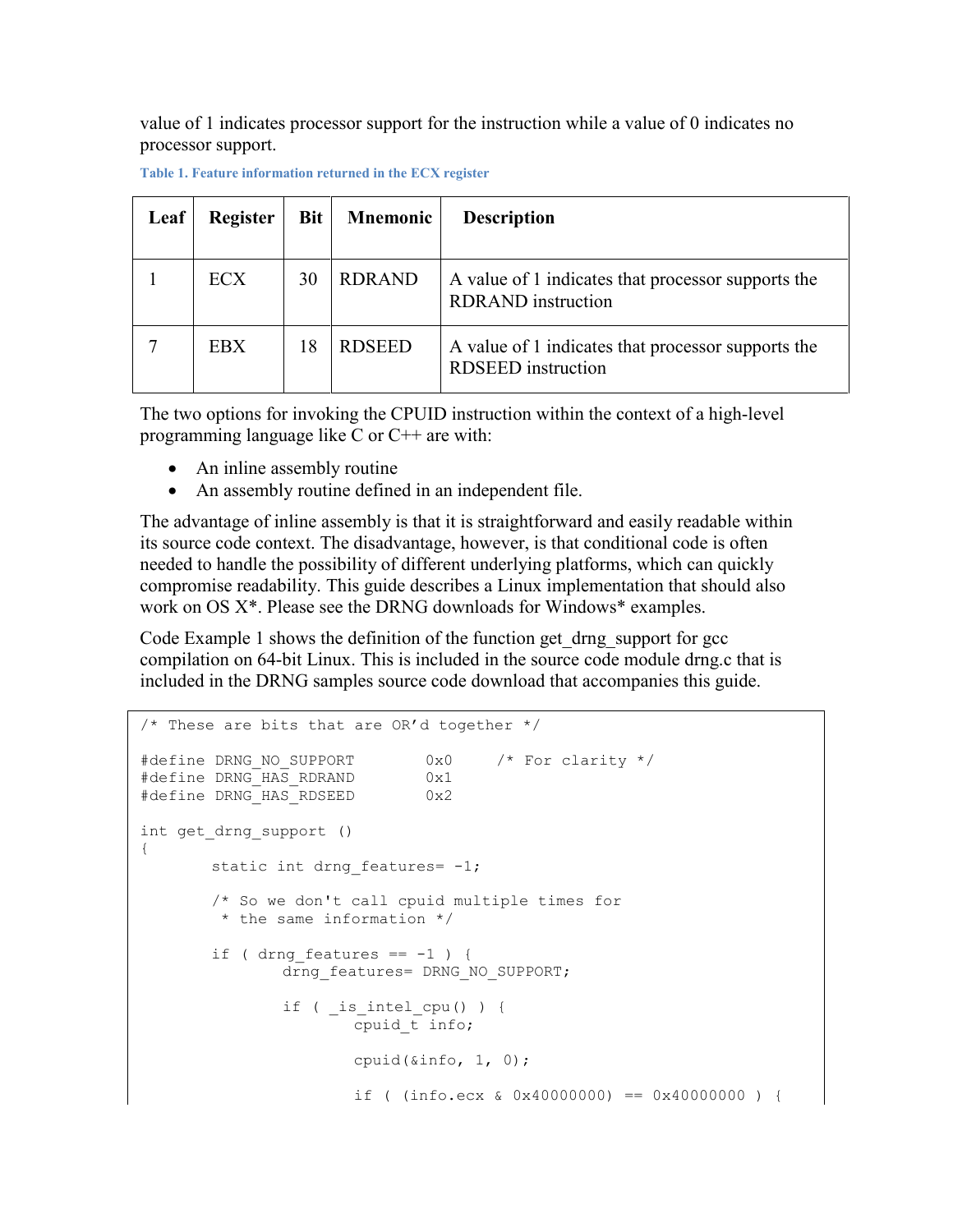```
drng features|= DRNG HAS RDRAND;
                        }
                        cpuid(&info, 7, 0);
                        if ( (info.ebx & 0x40000) == 0x40000 ) {
                                drng features|= DRNG HAS RDSEED;
                        }
                } 
        }
       return drng features;
}
```
**Code Example 1. Determining support for RDRAND and RDSEED on 64-bit Linux\***

This function first determines if the processor is an Intel CPU by calling into the is intel cpu() function, which is defined in [Code Example 2.](#page-20-1) If it is, the function then checks the feature bits using the CPUID instruction to determine instruction support.

```
typedef struct cpuid_struct {
       unsigned int eax;
       unsigned int ebx;
       unsigned int ecx;
       unsigned int edx;
} cpuid_t;
int _is_intel_cpu ()
{
        static int intel cpu= -1;
       cpuid_t info;
       if ( intel cpu == -1 ) {
                cpuid(&info, 0, 0);
                if (
                       memcmp((char *) &info.ebx, "Genu", 4) ||
                       memcmp((char *) &info.edx, "ineI", 4) ||
                       memcmp((char *) &info.ecx, "ntel", 4)
                ) {
                       intel_cpu= 0;
                } else {
                       intel_cpu= 1;
                }
        }
       return intel_cpu;
}
void cpuid (cpuid t *info, unsigned int leaf, unsigned int subleaf)
{
       asm volatile("cpuid"
        : "=a" (info->eax), "=b" (info->ebx), "=c" (info->ecx), "=d" 
(info->edx)
        : "a" (leaf), "c" (subleaf)
```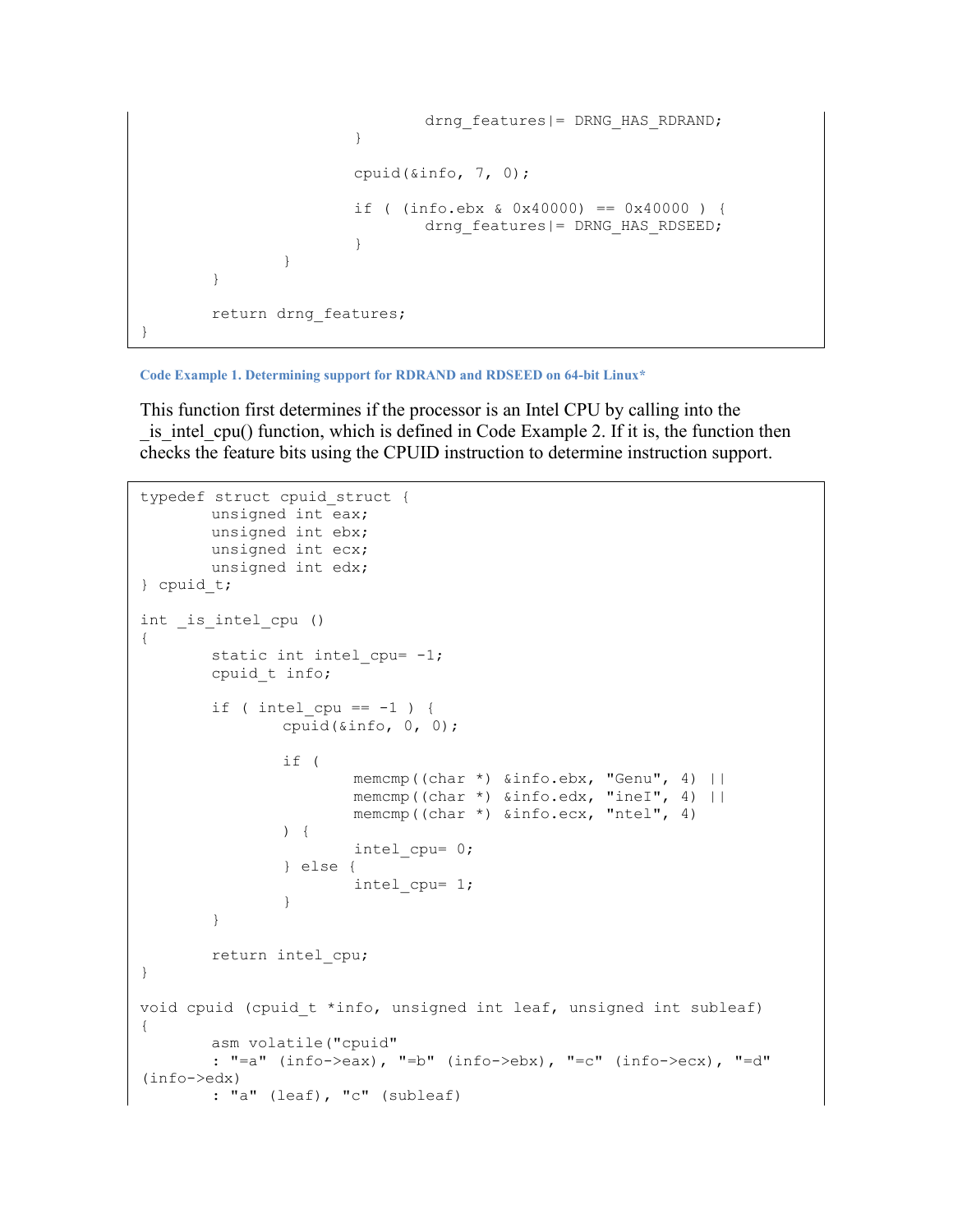}

#### <span id="page-20-1"></span>**Code Example 2. Calling CPUID**

The CPUID instruction is run using inline assembly via the cpuid() function. It is declared as "volatile" as a precautionary measure, to prevent the compiler from applying optimizations that might interfere with its execution.

#### <span id="page-20-0"></span>**5.2 Using RDRAND to Obtain Random Values**

Once support for RDRAND can be verified using CPUID, the RDRAND instruction can be invoked to obtain a 16-, 32-, or 64-bit random integer value. Note that this instruction is available at all privilege levels on the processor, so system software and application software alike may invoke RDRAND freely.

Reference (7) provides a table describing RDRAND instruction usage as follows:

**Table 2. RDRAND instruction reference and operand encoding**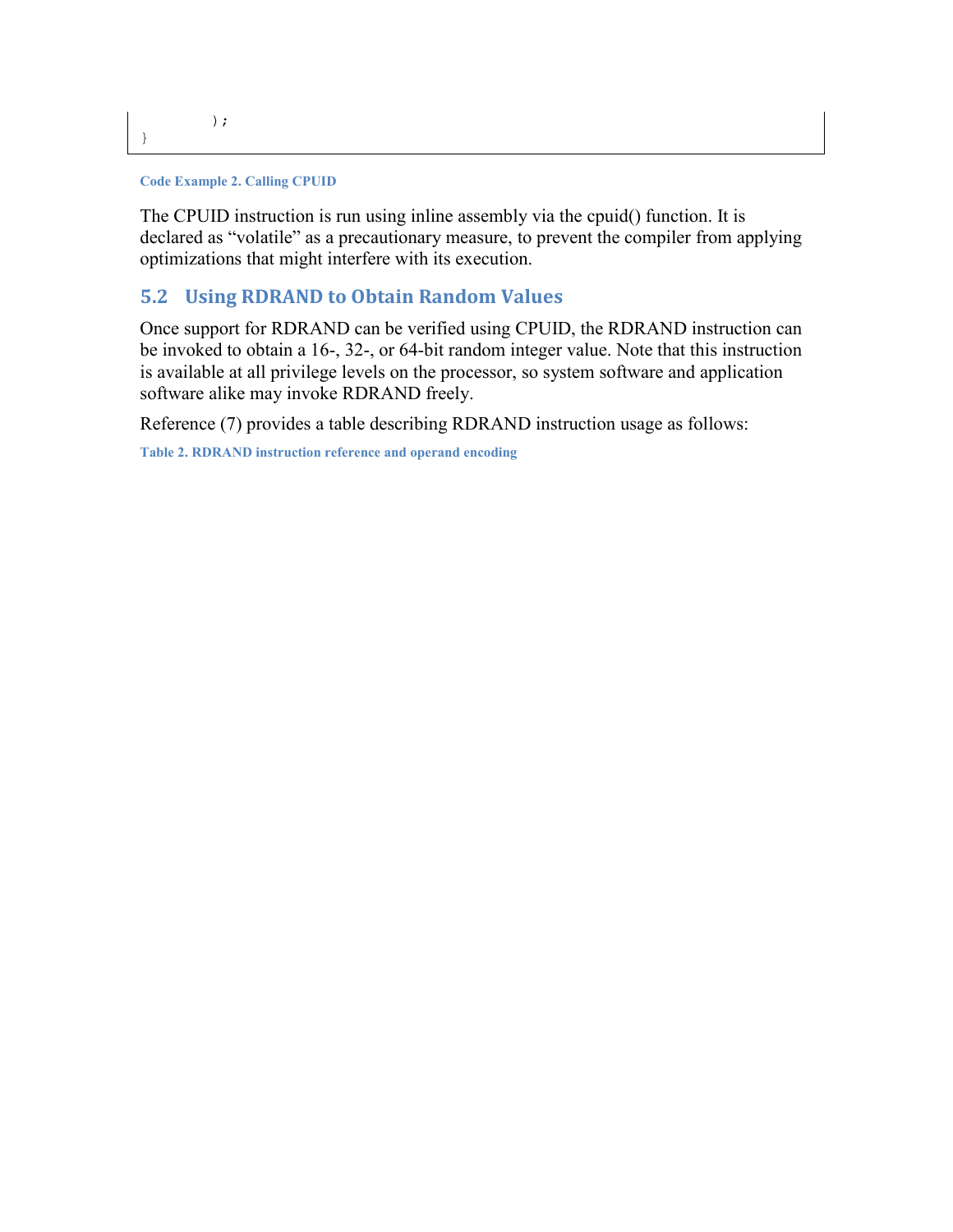| Opcode/<br><b>Instruction</b>             | Op/<br>En | 64/32<br>bit Mode<br><b>Support</b> | <b>CPUID</b><br><b>Feature</b><br><b>Flag</b> | <b>Description</b>                                                    |
|-------------------------------------------|-----------|-------------------------------------|-----------------------------------------------|-----------------------------------------------------------------------|
| OF C7/6<br>RDRAND <sub>r16</sub>          | A         | V/V                                 | <b>RDRAND</b>                                 | Read a 16-bit random number and<br>store in the destination register. |
| OF C7/6<br>RDRAND <sub>r32</sub>          | A         | V/V                                 | <b>RDRAND</b>                                 | Read a 32-bit random number and<br>store in the destination register. |
| REX.W + OF C7 /6<br>RDRAND <sub>r64</sub> | A         | V/I                                 | <b>RDRAND</b>                                 | Read a 64-bit random number and<br>store in the destination register. |

| Op/En | Operand 1     | Operand 2 | Operand 3 | Operand 4 |  |
|-------|---------------|-----------|-----------|-----------|--|
|       | ModRM: r/m(w) | NA.       | ΝA        | ΝA        |  |

Essentially, developers invoke this instruction with a single operand: the destination register where the random value will be stored. Note that this register must be a general purpose register, and the size of the register (16, 32, or 64 bits) will determine the size of the random value returned.

After invoking the RDRAND instruction, the caller must examine the carry flag (CF) to determine whether a random value was available at the time the RDRAND instruction was executed. As Table 3 shows, a value of 1 indicates that a random value was available and placed in the destination register provided in the invocation. A value of 0 indicates that a random value was not available. In current architectures the destination register will also be zeroed as a side effect of this condition.

Note that a destination register value of zero *should not* be used as an indicator of random value availability. The CF is the *sole indicator* of the success or failure of the RDRAND instruction.

**Table 3. Carry Flag (CF) outcome semantics.**

| <b>Carry Flag</b><br>Value | <b>Outcome</b>                                                                                                  |
|----------------------------|-----------------------------------------------------------------------------------------------------------------|
| $CF = 1$                   | Destination register valid. Non-zero random value available at time of<br>execution. Result placed in register. |
| $CF = 0$                   | Destination register all zeroes. Random value not available at time of<br>execution. May be retried.            |

#### <span id="page-21-0"></span>**5.2.1 Retry Recommendations**

It is recommended that applications attempt 10 retries in a tight loop in the unlikely event that the RDRAND instruction does not return a random number. This number is based on a binomial probability argument: given the design margins of the DRNG, the odds of ten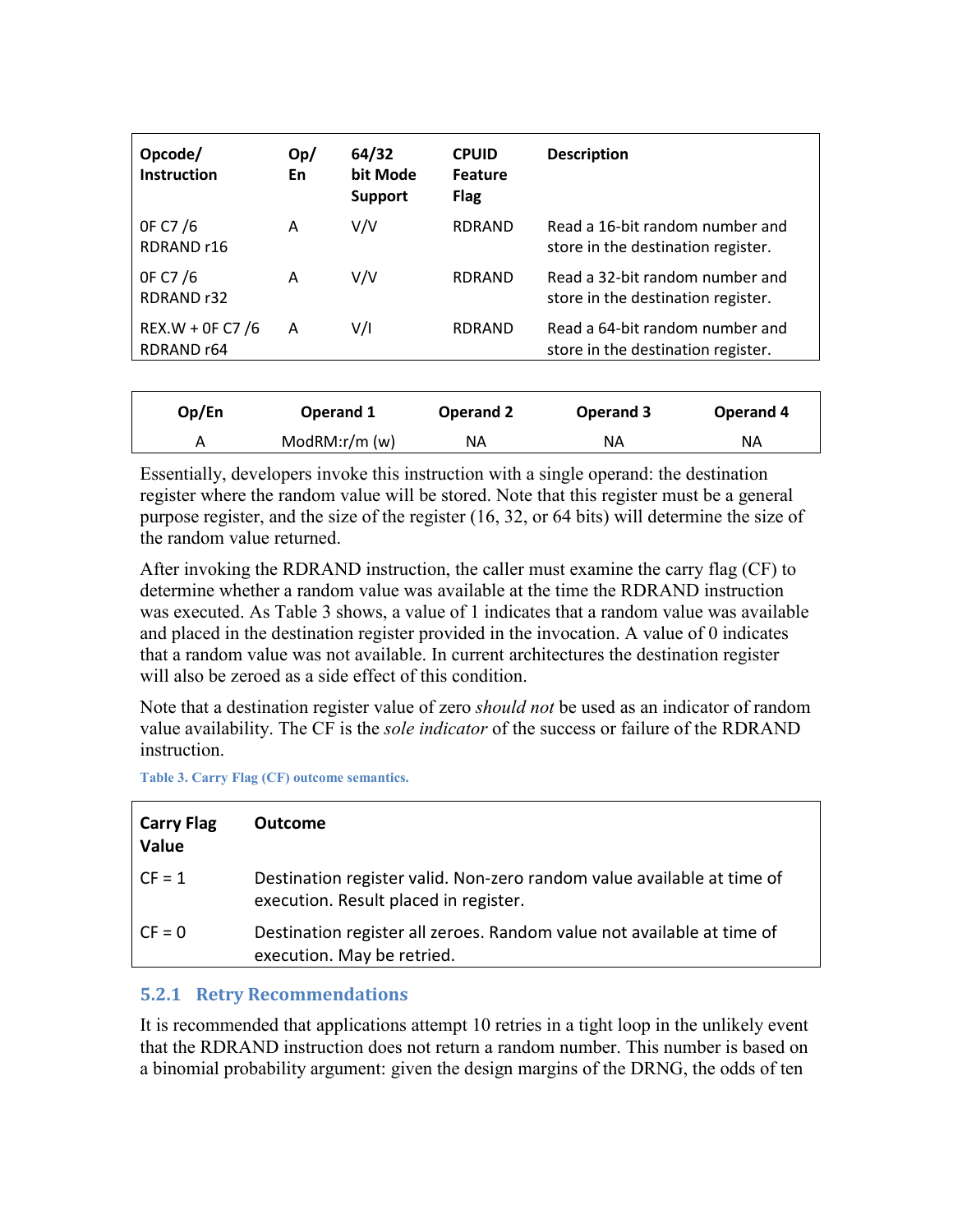failures in a row are astronomically small and would in fact be an indication of a larger CPU issue.

#### <span id="page-22-0"></span>**5.2.2 Simple RDRAND Invocation**

The unlikely possibility that a random value may not be available at the time of RDRAND instruction invocation has significant implications for system or application API definition. While many random functions are defined quite simply in the form:

```
unsigned int GetRandom()
```
use of RDRAND requires wrapper functions that appropriately manage the possible outcomes based on the CF flag value.

One handling approach is to simply pass the instruction outcome directly back to the invoking routine. A function signature for such an approach may take the form:

```
int rdrand(unsigned int *therand)
```
Here, the return value of the function acts as a flag indicating to the caller the outcome of the RDRAND instruction invocation. If the return value is 1, the variable passed by reference will be populated with a usable random value. If the return value is 0, the caller understands that the value assigned to the variable is not usable. The advantage of this approach is that it gives the caller the option to decide how to proceed based on the outcome of the call.

[Code Example 3](#page-23-1) shows this implemented for 16-, 32-, and 64-bit invocations of RDRAND using inline assembly.

```
#define <stdint.h>
int rdrand16 step (uint16 t *rand)
{
       unsigned char ok;
       asm volatile ("rdrand %0; setc %1"
               : "=r" (*rand), "=qm" (ok));
       return (int) ok;
}
int rdrand32 step (uint32 t *rand)
{
       unsigned char ok;
       asm volatile ("rdrand %0; setc %1"
               : "=r" (*rand), "=qm" (ok));
       return (int) ok;
}
int rdrand64 step (uint64 t *rand)
{
       unsigned char ok;
```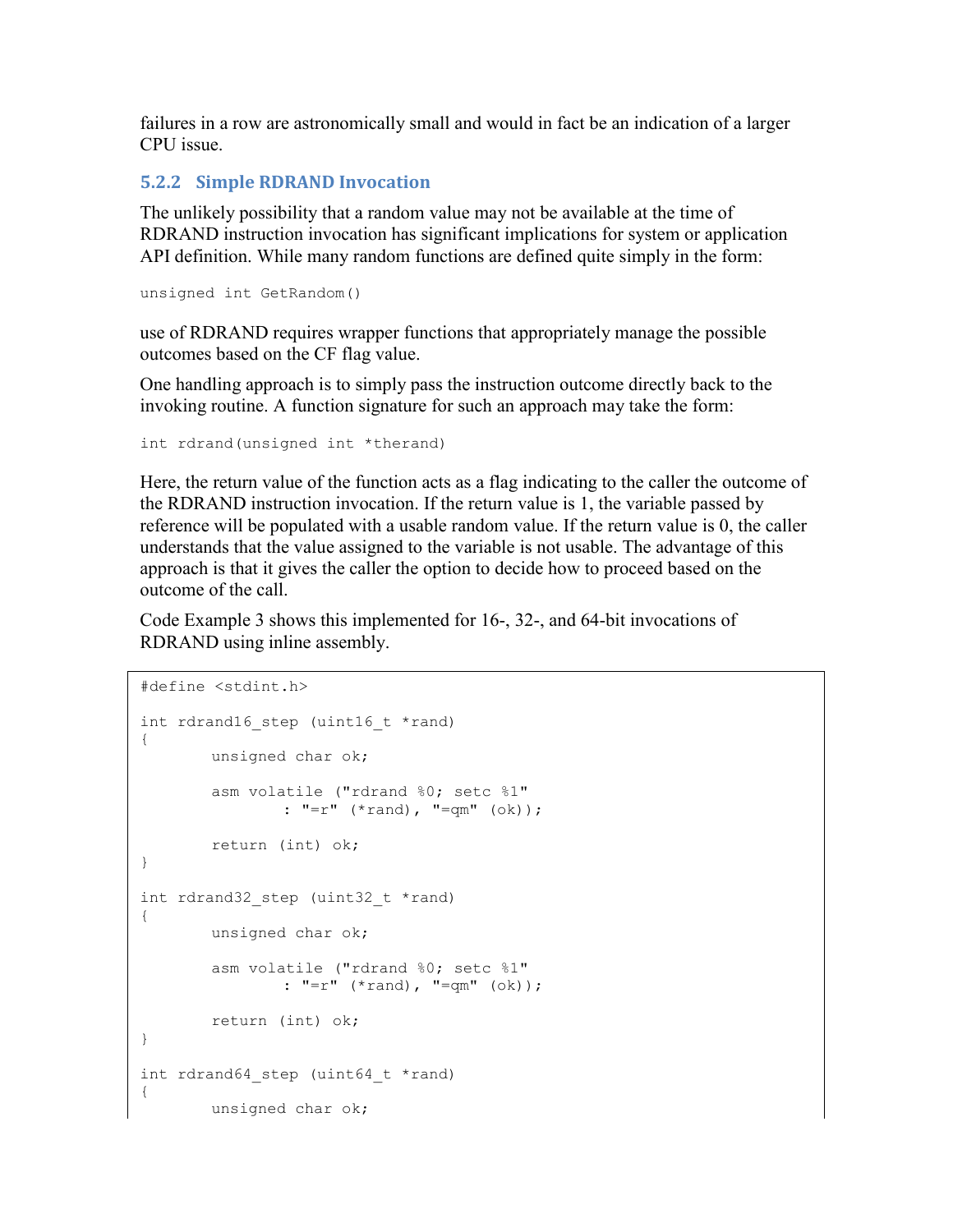```
asm volatile ("rdrand %0; setc %1"
       : "=r" (*rand), "=qm" (ok));
return (int) ok;
```
<span id="page-23-1"></span>**Code Example 3. Simple RDRAND invocations for 16-bit, 32-bit, and 64-bit values**

#### <span id="page-23-0"></span>**5.2.3 RDRAND Retry Loop**

}

An alternate approach if random values are unavailable at the time of RDRAND execution is to use a retry loop. In this approach, an additional argument allows the caller to specify the maximum number of retries before returning a failure value. Once again, the success or failure of the function is indicated by its return value and the actual random value, assuming success, is passed to the caller by a reference variable.

[Code Example 4](#page-24-1) shows an implementation of RDRAND invocations with a retry loop.

```
int rdrand16 retry (unsigned int retries, uint16 t *rand)
{
       unsigned int count= 0;
       while ( count \le retries ) {
               if ( rdrand16 step(rand) ) {
                       return 1;
                }
               ++count;
        }
       return 0;
}
int rdrand32 retry (unsigned int retries, uint32 t *rand)
{
       unsigned int count= 0;
       while ( count \leq retries ) {
               if ( rdrand32_step(rand) ) {
                       return 1;
                }
               ++count;
        }
       return 0;
}
int rdrand64 retry (unsigned int retries, uint64 t *rand)
{
       unsigned int count= 0;
       while ( count <= retries ) {
               if ( rdrand64_step(rand) ) {
```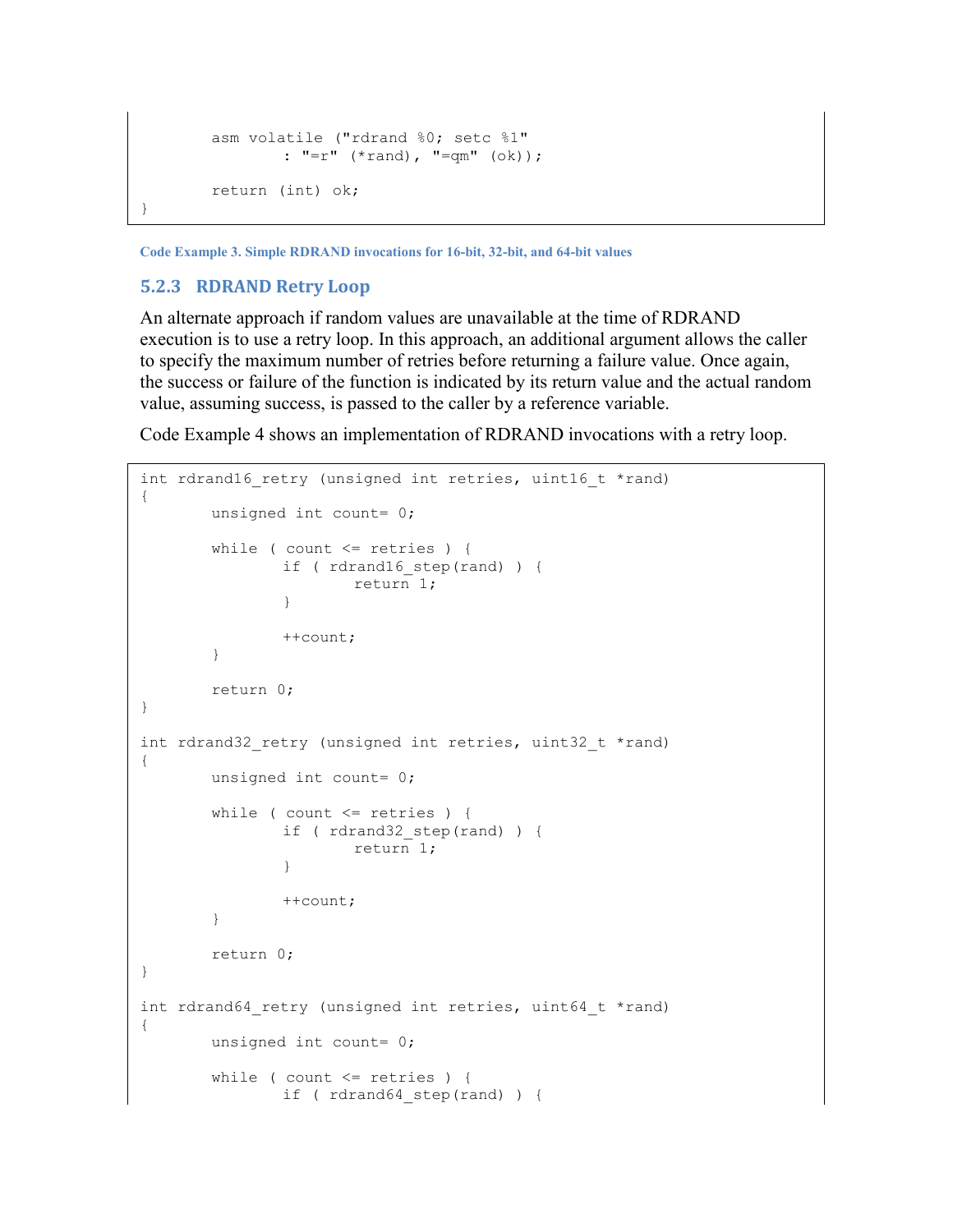```
return 1;
                  }
                  ++count;
         }
         return 0;
}
```
<span id="page-24-1"></span>**Code Example 4. RDRAND invocations with a retry loop**

#### <span id="page-24-0"></span>**5.2.4 Initializing Data Objects of Arbitrary Size**

A common function within RNG libraries is shown below:

int rdrand get bytes(unsigned int n, unsigned char \*dest)

In this function, a data object of arbitrary size is initialized with random bytes. The size is specified by the variable n, and the data object is passed in as a pointer to unsigned char or void.

Implementing this function requires a loop control structure and iterative calls to the rdrand64 step() or rdrand32 step() functions shown previously. To simplify, let's first consider populating an array of unsigned int with random values in this manner using rdrand32 step().

```
unsigned int rdrand get n uints (unsigned int n, unsigned int *dest)
{
       unsigned int i;
       uint32 t *lptr= (uint32 t *) dest;
       for (i= 0; i< n; ++i, ++dest) {
               if ( ! rdrand32_step(dest) ) {
                       return i;
               }
        }
       return n;
}
```
**Code Example 5. Initializing an array of 32-bit integers**

The function returns the number of unsigned int values assigned. The caller would check this value against the number requested to determine whether assignment was successful. Other implementations are possible, for example, using a retry loop to handle the unlikely possibility of random number unavailability.

In the next example, we reduce the number of RDRAND calls in half by using rdrand64 step() instead of rdrand32 step().

```
unsigned int rdrand_get_n_uints (unsigned int n, unsigned int *dest)
{
       unsigned int i;
```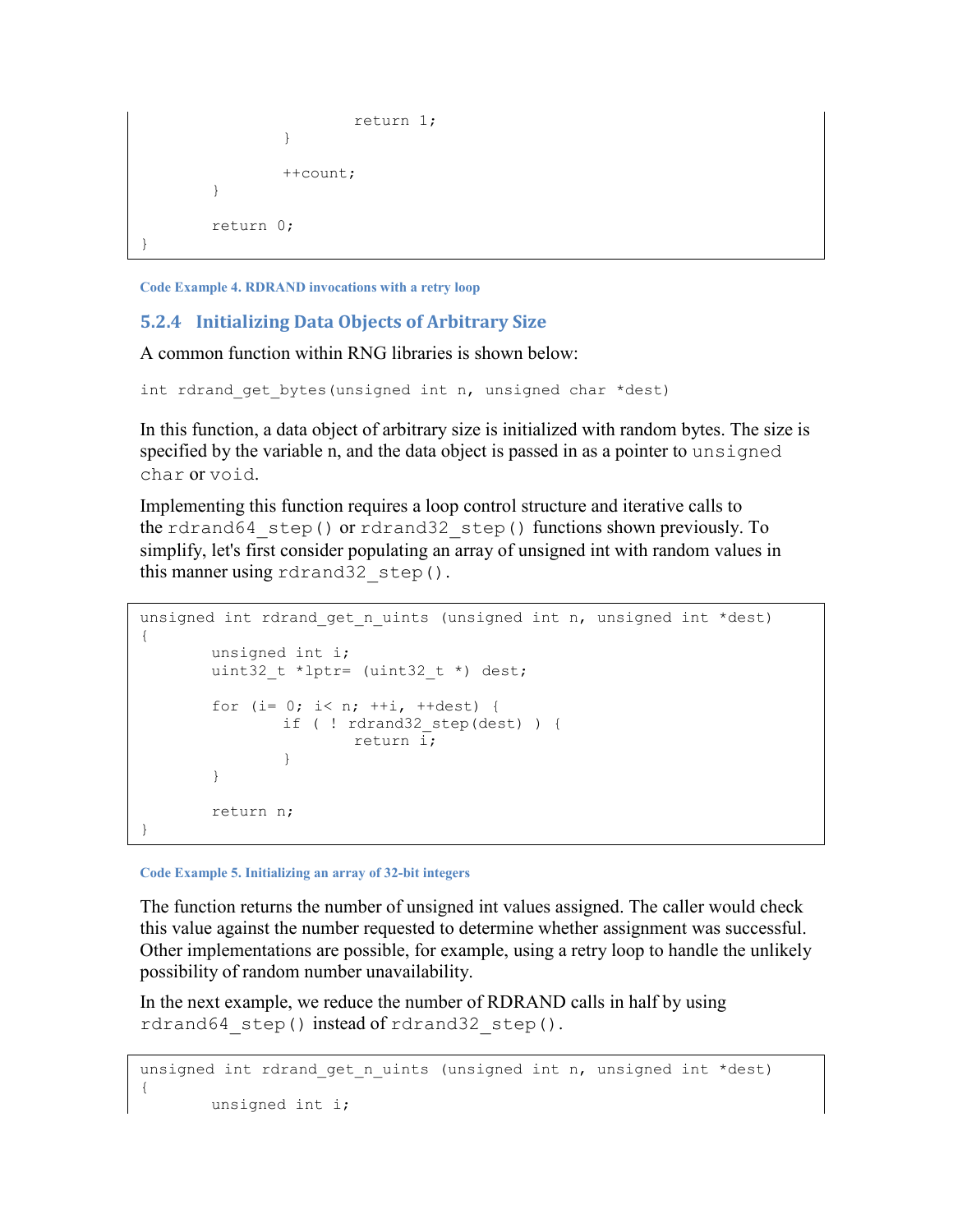```
uint64 t *qptr= (uint64 t *) dest;
unsigned int total uints= 0;
unsigned int qwords= n/2;
for (i= 0; i< qwords; ++i, ++qptr) {
        if ( rdrand64 retry(RDRAND RETRIES, qptr) ) {
               total_uints+= 2;
        } else {
               return total uints;
        }
}
/* Fill the residual */
if ( n%2 ) {
        unsigned int *uptr= (unsigned int *) qptr;
        if ( rdrand32_step(uptr) ) {
               ++total uints;
        }
}
return total uints;
```
#### **Code Example 6. Initializing an object of arbitrary size using RDRAND**

}

Finally, we show how a loop control structure and rdrand64 step() can be used to populate a byte array with random values.

```
unsigned int rdrand_get_bytes (unsigned int n, unsigned char *dest)
{
       unsigned char *headstart, *tailstart;
       uint64 t *blockstart;
       unsigned int count, ltail, lhead, lblock;
       uint64 t i, temprand;
       /* Get the address of the first 64-bit aligned block in the
        * destination buffer. */
       headstart= dest;
       if ( ( (uint64 t)headstart % ( (uint64 t)8 ) == 0 ) {
               blockstart= (uint64 t *)headstart;
               lblock= n;
               lhead= 0;
       } else {
               blockstart= (uint64_t *) 
                       ( ((uint64 t)headstart \& ~(uint64 t)7) +
(uint64t)8);
               lblock= n - (8 - (unsigned int) ( (uint64 t)headstart &
(uint64 t)8);
```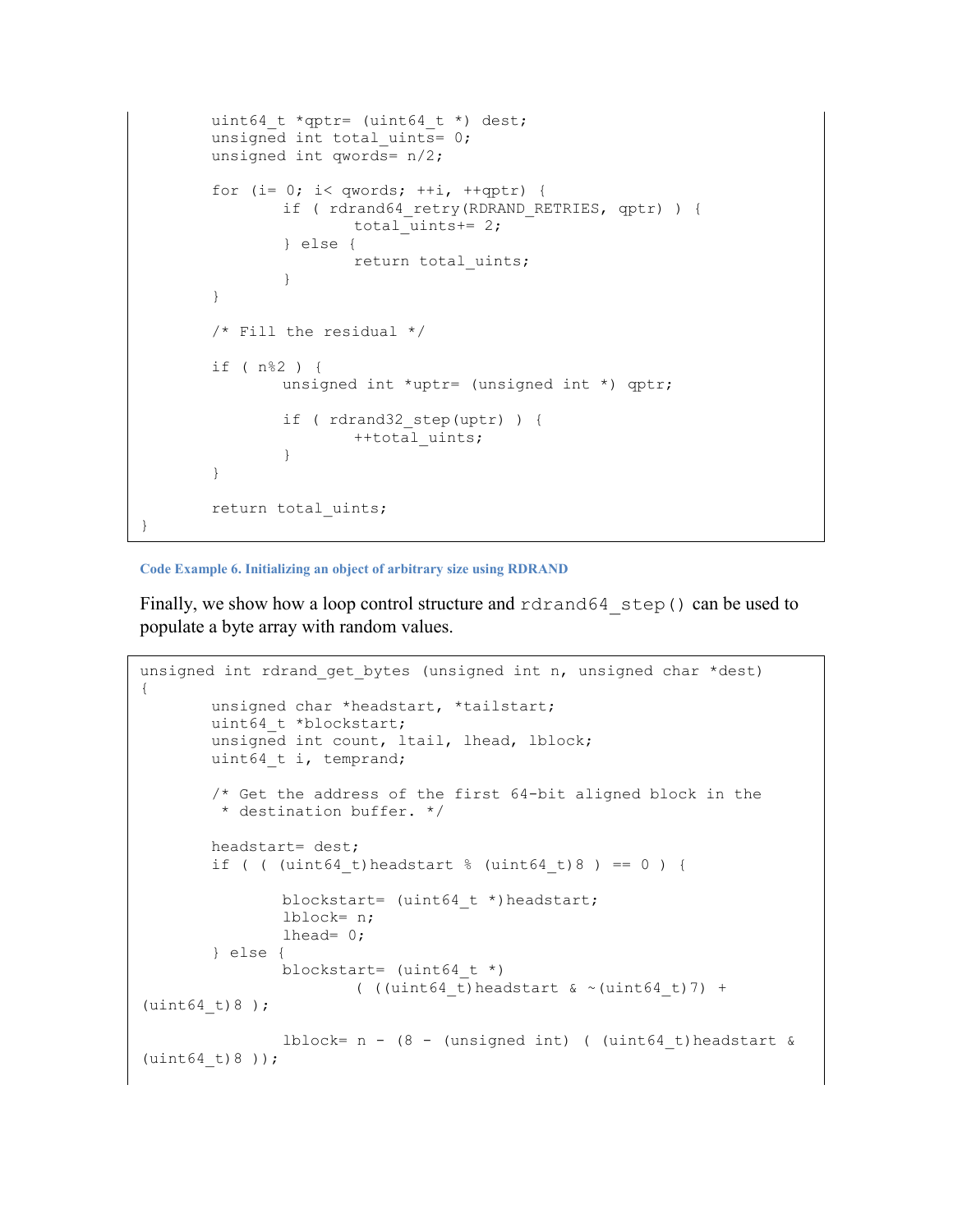```
lhead= (unsigned int) ( (uint64 t)blockstart -
(uint64 t)headstart );
        }
       /* Compute the number of 64-bit blocks and the remaining number
        * of bytes (the tail) */
       ltail= n-lblock-lhead;<br>count= lblock/8;
                              /* The number 64-bit rands needed */if ( ltail ) {
               tailstart= (unsigned char *) ( (uint64 t) blockstart +
(uint64t) lblock);
        }
       /* Populate the starting, mis-aligned section (the head) */
       if ( lhead ) {
               if ( ! rdrand64 retry(RDRAND RETRIES, &temprand) ) {
                       return 0;
                }
               memcpy(headstart, &temprand, lhead);
        }
        /* Populate the central, aligned block */
       for (i= 0; i< count; ++i, ++blockstart) {
                if ( ! rdrand64 retry(RDRAND RETRIES, blockstart) ) {
                       return \bar{i}*8+lhead;
                }
        }
       /* Populate the tail */
       if ( ltail ) {
                if ( ! rdrand64 retry(RDRAND RETRIES, &temprand) ) {
                       return count*8+lhead;
                }
               memcpy(tailstart, &temprand, ltail);
        }
       return n;
}
```
**Code Example 7. Initializing an object of arbitrary size using RDRAND**

#### <span id="page-26-0"></span>**5.2.5 Guaranteeing DBRG Reseeding**

As a high performance source of random numbers, the DRNG is both fast and scalable. It is directly usable as a sole source of random values underlying an application or operating system RNG library. Still, some software venders will want to use the DRNG to seed and reseed in an ongoing manner their current software PRNG. Some may feel it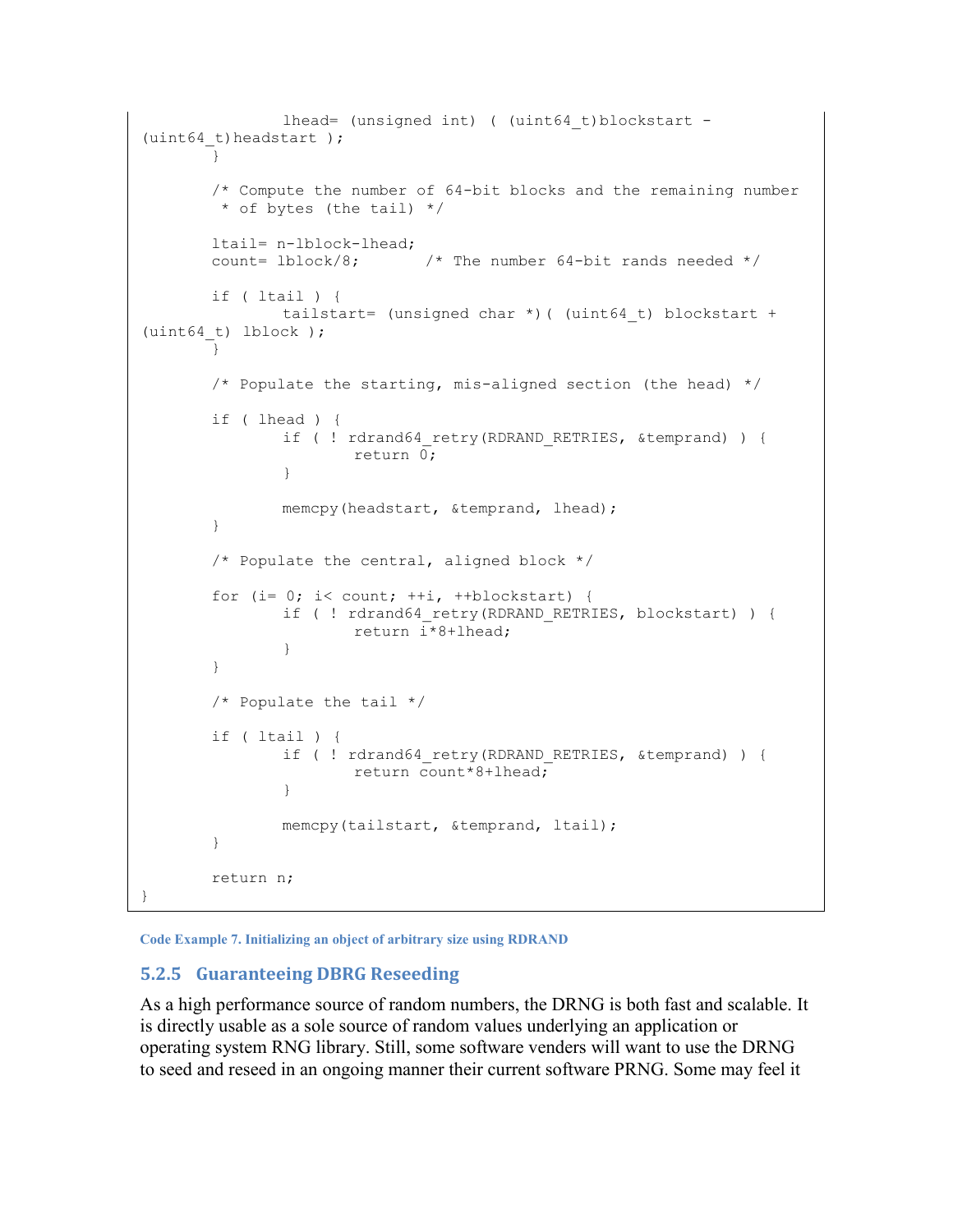necessary, for standards compliance, to demand an absolute guarantee that values returned by RDRAND reflect independent entropy samples within the DRNG.

As described in section 3.2.3, the DRNG uses a deterministic random bit generator, or DRBG, to "spread" a conditioned entropy sample into a large set of random values, thus increasing the number of random numbers available by the hardware module. The DRBG autonomously decides when it needs to be reseeded, behaving in a way that is unpredictable and transparent to the RDRAND caller. There is an upper bound of 511 samples per seed in the implementation where samples are 128 bits in size and can provide two 64-bit random numbers each. In practice, the DRBG is reseeded frequently, and it is generally the case that reseeding occurs long before the maximum number of samples can be requested by RDRAND.

There are two approaches to structuring RDRAND invocations such that DRBG reseeding can be guaranteed:

- Iteratively execute RDRAND beyond the DRBG upper bound by executing more than 1022 64-bit RDRANDs
- Iteratively execute 32 RDRAND invocations with a 10 us wait period per iteration.

The latter approach has the effect of forcing a reseeding event since the DRBG aggressively reseeds during idle periods.

#### <span id="page-27-0"></span>**5.2.6 Generating Seeds from RDRAND**

Processors that do not support the RDSEED instruction can leverage the reseeding guarantee of the DRBG to generate random seeds from values obtained via RDRAND.

The program below takes the first approach of guaranteed reseeding—generating 512 128-bit random numbers—and mixes the intermediate values together using the CBC-MAC mode of AES. This method of turning 512 128-bit samples from the DRNG into a 128-bit seed value is sometimes referred to as the "512:1 data reduction" and results in a random value that is fully forward and backward prediction resistant, suitable for seeding a NIST SP800-90 compliant, FIPS 1402-2 certifiable, software DRBG.

This program relies on libgcrypt from the Gnu Project for the encryption routines.

```
#include "drng.h"
#include <stdio.h>
#include <gcrypt.h>
#include <string.h>
#define AES_BLOCK_SIZE 16 /* AES uses 128-bit blocks (16 bytes) */
#define AES_KEY_SIZE 16 /* AES with 128-bit key (AES-128) */
#define RDRAND_SAMPLES 512 /* the DRNG reseeds after generating 511
                            * 128-bit (16-byte) values */
#define BUFFER_SIZE 16*RDRAND_SAMPLES
#define MIN GCRYPT VERSION "1.0.0"
int main (int argc, char *argv[])
{
```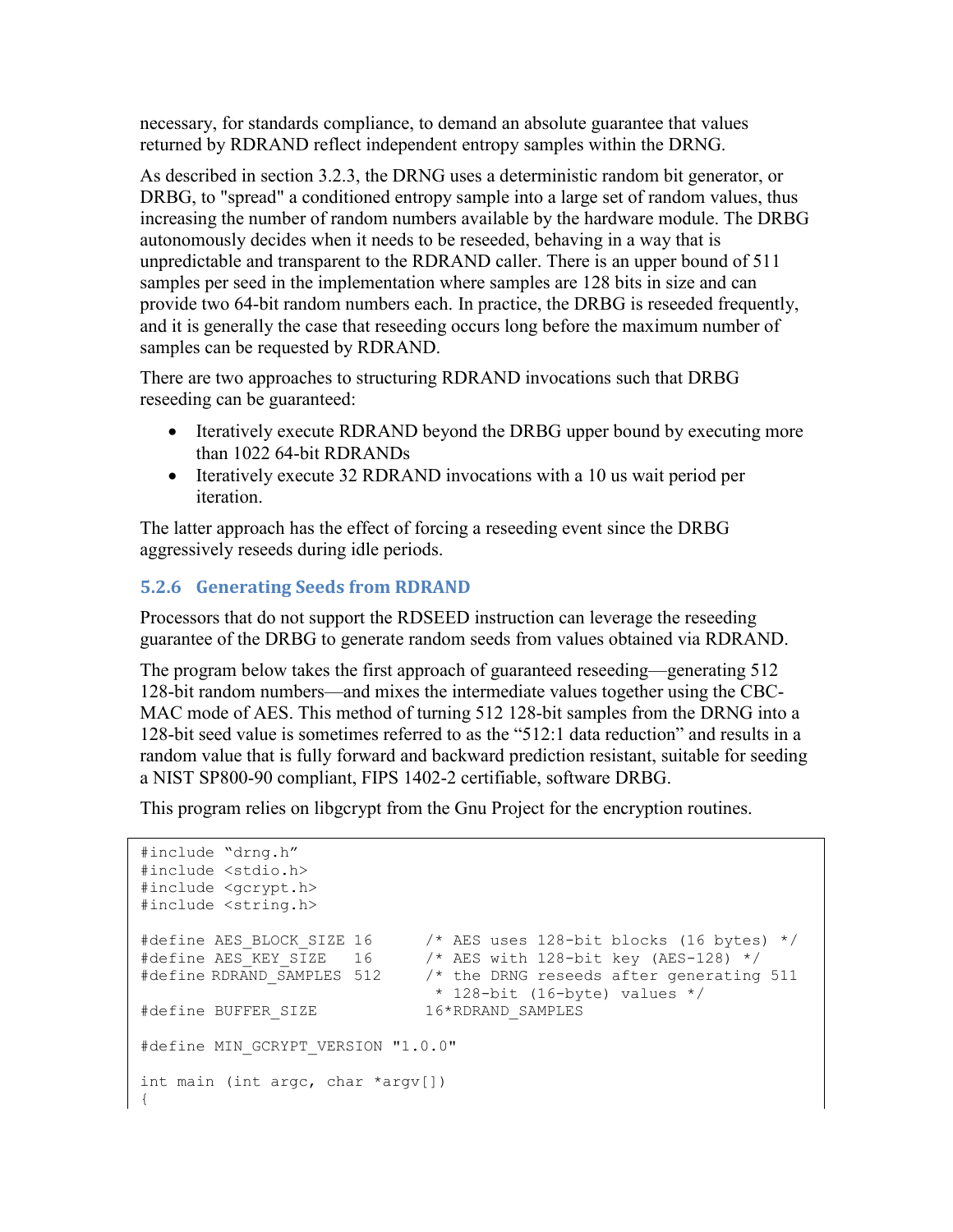```
unsigned char rbuffer[BUFFER SIZE];
        unsigned char aes key[AES KEY SIZE];
        unsigned char aes iv[AES KEY SIZE];
        unsigned char seed[16];
        static gcry cipher hd t gcry cipher hd;
        gcry_error_t gcry_error;
        if ( ! ( get drng support () & DRNG HAS RDRAND ) ) {
                fprintf(stderr, "No RDRAND support\n");
                return 1;
        }
        /* Generate a random AES key */
        if ( rdrand_get_bytes(AES_KEY_SIZE, aes_key) < AES_KEY_SIZE ) {
                fprintf(stderr, "Random numbers not available\n");
                return 1;
        }
        /* Generate a random IV */
        if ( rdrand_get_bytes(AES_BLOCK_SIZE, aes_iv) < AES_BLOCK_SIZE ) 
                fprintf(stderr, "Random numbers not available\n");
                return 1;
        }
        /*
         * Fill our buffer with 512 128-bit rdrands. This 
         * guarantees that /at least/ one reseed takes place.
         */
        if ( rdrand get bytes(BUFFER SIZE, rbuffer) < BUFFER SIZE ) {
                fprintf(stderr, "Random numbers not available\n");
                return 1;
        }
        /* Initialize the cryptographic library */
        if (!gcry_check_version(MIN_GCRYPT_VERSION)) {
                fprintf(stderr,
                        "gcry check version: have version %s, need
version %s or newer",
                       gcry_check_version(NULL), MIN_GCRYPT_VERSION
                );
                return 1;
        }
        gcry error= gcry cipher open(&gcry cipher hd,
GCRY_CIPHER_AES128,
               GCRY CIPHER MODE CBC, 0);
        if ( gcry error ) {
               fprintf(stderr, "gcry_cipher_open: %s", 
gcry_strerror(gcry_error));
               return 1;
        }
```
{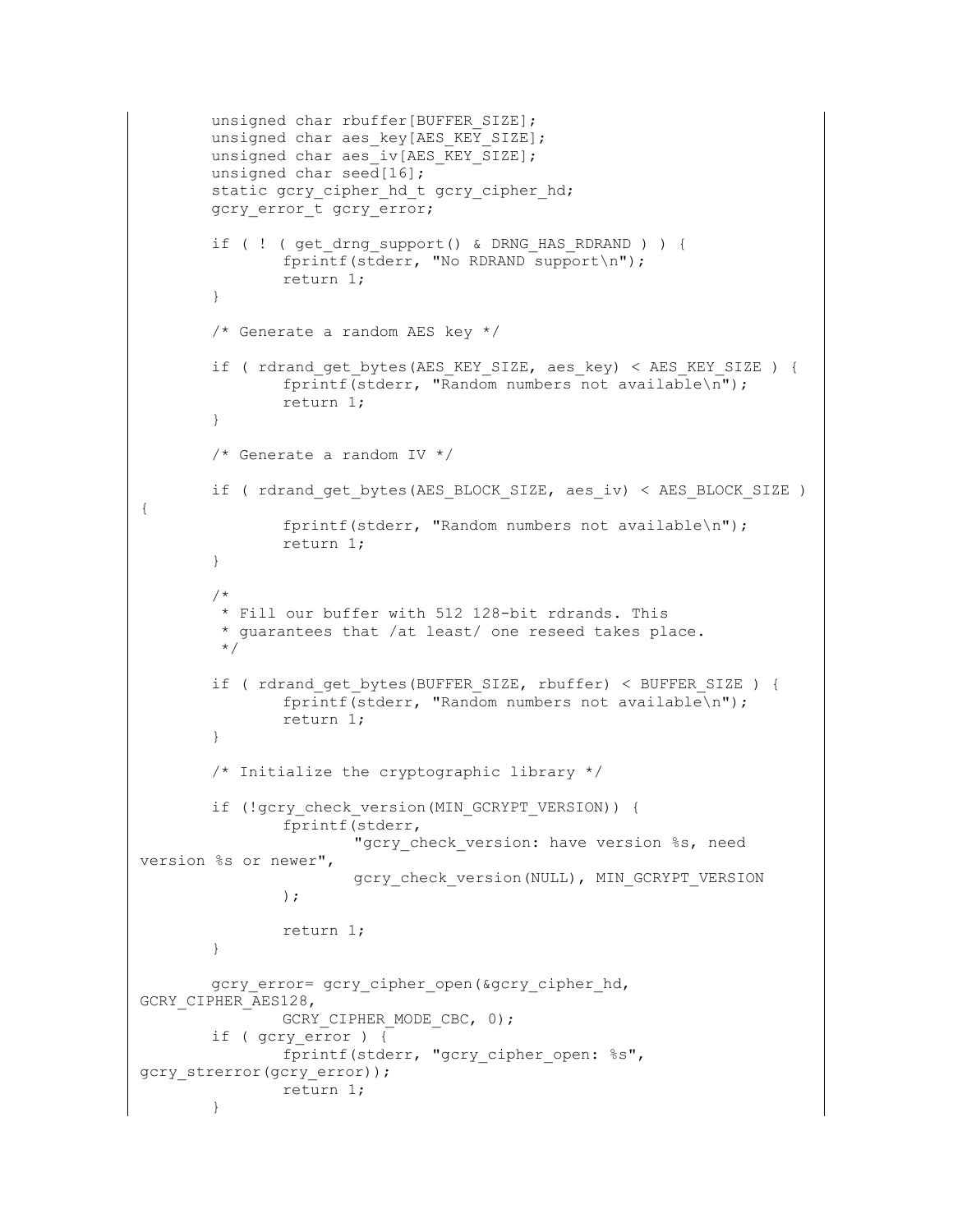```
gcry error= gcry cipher setkey(gcry cipher hd, aes key,
AES KEY SIZE);
        if ( gcry_error ) { 
                fprintf(stderr, "gcry_cipher_setkey: %s", 
gcry strerror(gcry error));
               gcry cipher close(gcry cipher hd);
               return 1;
        }
        gcry error= gcry cipher setiv(gcry cipher hd, aes iv,
AES_BLOCK_SIZE);
        if ( gcry_error ) { 
                fprintf(stderr, "gcry cipher setiv: %s",
gcry_strerror(gcry_error));
               gcry_cipher_close(gcry_cipher_hd);
                return 1;
        }
        /* 
         * Do the encryption in-place. This has the nice side effect of 
         * erasing the original values.
         */
        gcry error= gcry cipher encrypt(gcry cipher hd, rbuffer,
BUFFER_SIZE,
                NULL, 0);
        if ( gcry_error ) {
                fprintf(stderr, "gcry cipher encrypt: %s\n",
                       gcry strerror(gcry error));
                return 1;
        }
        gcry cipher close(gcry cipher hd);
        /* The last block of the cipher text is the MAC, and our seed 
value. */
        memcpy(seed, &rbuffer[BUFFER SIZE-16], 16);
```
**Code Example 8. Generating random seeds from RDRAND**

#### <span id="page-29-0"></span>**5.3 Using RDSEED to Obtain Random Seeds**

Once support for RDSEED has been verified using CPUID, the RDSEED instruction can be used to obtain a 16-, 32-, or 64-bit random integer value. Again, this instruction is available at all privilege levels on the processor, so system software and application software alike may invoke RDSEED freely.

RDSEED instruction is documented in (9). Usage is as follows:

**Table 4. RDSEED instruction reference and operand encoding**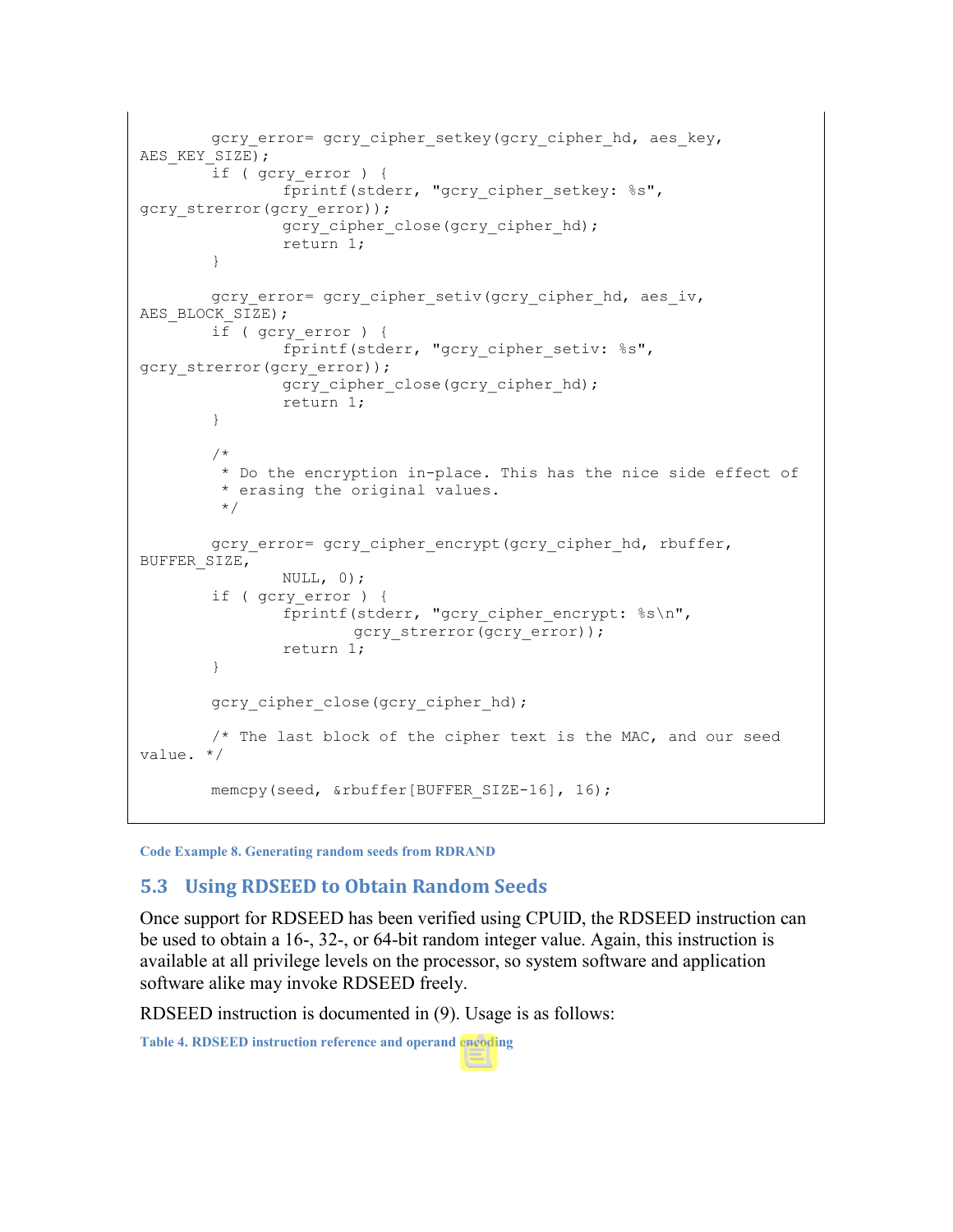| Opcode/<br><b>Instruction</b>  | Op/<br>En    | 64/32<br>bit Mode<br><b>Support</b> | <b>CPUID</b><br><b>Feature</b><br><b>Flag</b> | <b>Description</b>                                                    |
|--------------------------------|--------------|-------------------------------------|-----------------------------------------------|-----------------------------------------------------------------------|
| OF C7/7<br>RDSEED r16          | Α            | V/V                                 | <b>RDSEED</b>                                 | Read a 16-bit random number and store<br>in the destination register. |
| OF C7/7<br>RDSEED r32          | Α            | V/V                                 | <b>RDSEED</b>                                 | Read a 32-bit random number and store<br>in the destination register. |
| REX.W + 0F C7 /7<br>RDSEED r64 | $\mathsf{A}$ | V/I                                 | <b>RDSEED</b>                                 | Read a 64-bit random number and store<br>in the destination register. |
|                                |              |                                     |                                               |                                                                       |

| Op/En | Operand 1       | Operand 2 | Operand 3 | Operand 4 |
|-------|-----------------|-----------|-----------|-----------|
|       | ModRM: $r/m(w)$ | NА        | ΝA        | ΝA        |

As with RDRAND, developers invoke the RDSEED instruction with the destination register where the random seed will be stored. This register must be a general purpose one whose size determines the size of the random seed that is returned.

After invoking the RDSEED instruction, the caller must examine the carry flag (CF) to determine whether a random seed was available at the time the RDSEED instruction was executed. As shown in Table 5, a value of 1 indicates that a random seed was available and placed in the destination register provided in the invocation. A value of 0 indicates that a random seed was not available. In current architectures the destination register will also be zeroed as a side effect of this condition.

Again, a destination register value of zero *should not* be used as an indicator of random seed availability. The CF is the *sole indicator* of the success or failure of the RDSEED instruction.

**Table 5. Carry Flag (CF) outcome semantics**

| <b>Carry Flag</b><br><b>Value</b> | <b>Outcome</b>                                                                                                 |
|-----------------------------------|----------------------------------------------------------------------------------------------------------------|
| $CF = 1$                          | Destination register valid. Non-zero random seed available at time of<br>execution. Result placed in register. |
| $CF = 0$                          | Destination register all zeroes. Random seed not available at time of<br>execution. May be retried.            |

#### <span id="page-30-0"></span>**5.3.1 Retry Recommendations**

Unlike the RDRAND instruction, the seed values come directly from the entropy conditioner, and it is possible for callers to invoke RDSEED faster than those values are generated. This means that applications must be designed robustly and be prepared for calls to RDSEED to fail because seeds are not available  $(CF=0)$ .

If only one thread is calling RDSEED infrequently, it is very unlikely that a random seed will not be available. Only during periods of heavy demand, such as when one thread is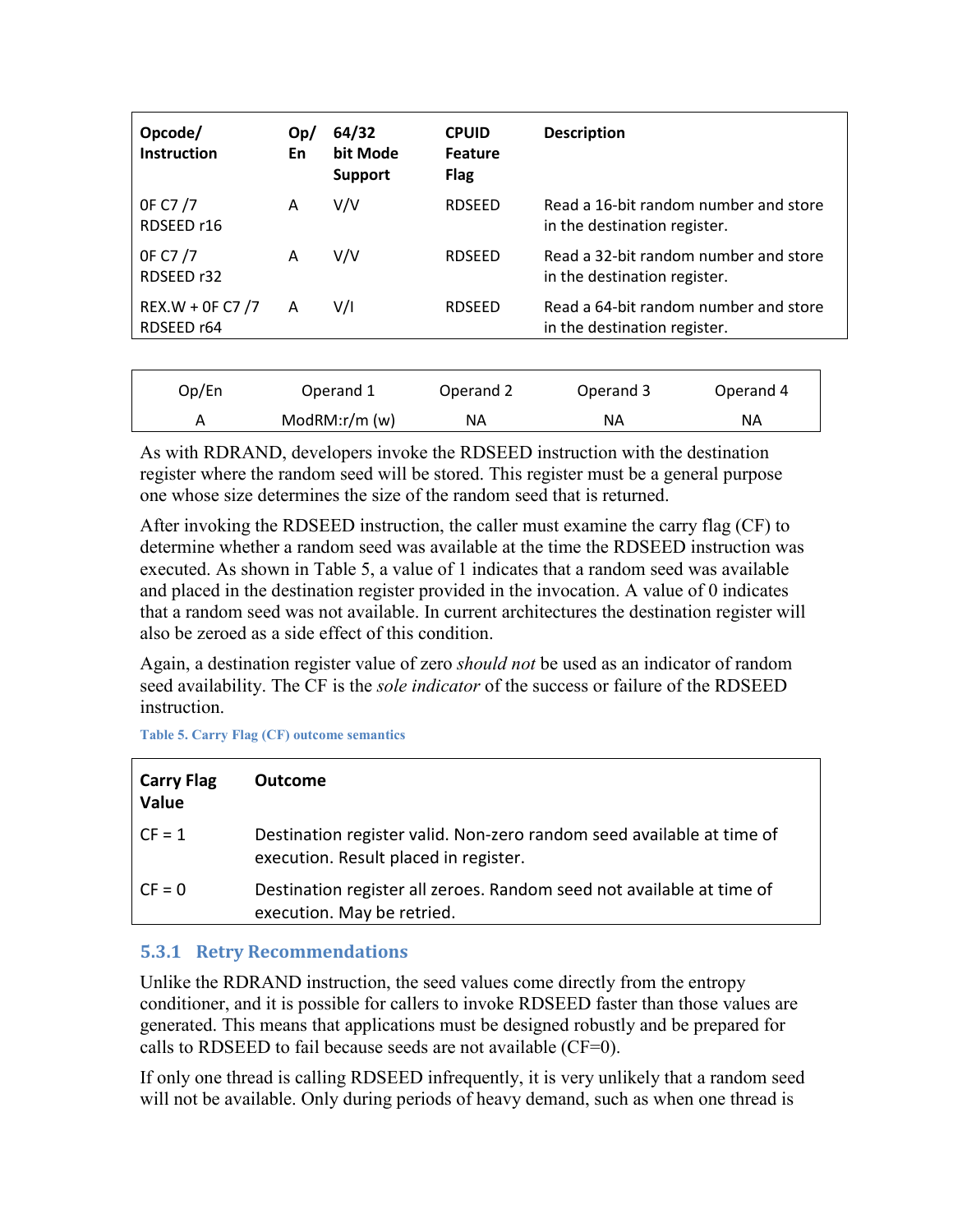calling RDSEED in rapid succession or multiple threads are calling RDSEED simultaneously, are underflows likely to occur. Because the RDSEED instruction does not have a fairness mechanism built into it, however, there are no guarantees as to how often a thread should retry the instruction, or how many retries might be needed, in order to obtain a random seed. In practice, this depends on the number of hardware threads on the CPU and how aggressively they are calling RDSEED.

Since there is no simple procedure for retrying the instruction to obtain a random seed, follow these basic guidelines.

#### *5.3.1.1 Synchronous applications*

If the application is not latency-sensitive, then it can simply retry the RDSEED instruction indefinitely, though it is recommended that a PAUSE instruction be placed in the retry loop. In the worst-case scenario, where multiple threads are invoking RDSEED continually, the delays can be long, but the longer the delay, the more likely (with an exponentially increasing probability) that the instruction will return a result.

If the application is latency-sensitive, then applications should either sleep or fall back to generating seed values from RDRAND.

#### *5.3.1.2 Asynchronous applications*

The application should be prepared to give up on RDSEED after a small number of retries, where "small" is somewhere between 1 and 100, depending on the application's sensitivity to delays. As with synchronous applications, it is recommended that a PAUSE instruction be inserted into the retry loop.

Applications needing a more aggressive approach can alternate between RDSEED and RDRAND, pulling seeds from RDSEED as they are available and filling a RDRAND buffer for future 512:1 reduction when they are not.

#### <span id="page-31-0"></span>**5.3.2 Simple RDSEED Invocation**

[Code Example 9](#page-23-1) shows inline assembly implementations for 16-, 32-, and 64-bit invocations of RDSEED.

```
int rdseed16 step (uint16 t *seed)
{
       unsigned char ok;
       asm volatile ("rdseed %0; setc %1"
               : "=r" (*seed), "=qm" (ok));
       return (int) ok;
}
int rdseed32 step (uint32 t *seed)
{
       unsigned char ok;
       asm volatile ("rdseed %0; setc %1"
               : "=r" (*seed), "=qm" (ok));
```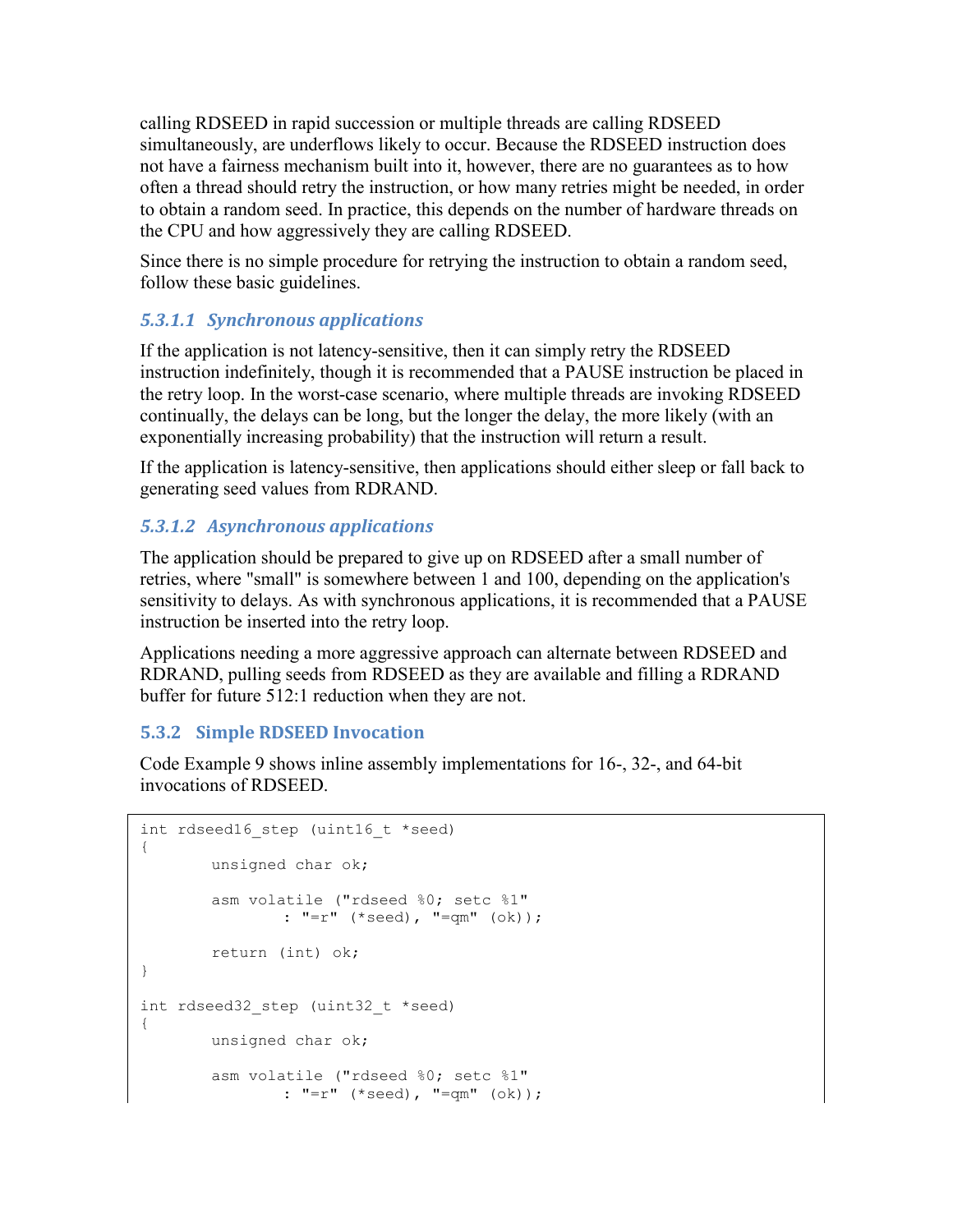```
return (int) ok;
}
int rdseed64 step (uint64 t *seed)
{
       unsigned char ok;
        asm volatile ("rdseed %0; setc %1"
               : "=r" (*seed), "=qm" (ok));
        return (int) ok;
}
```
**Code Example 9. Simple RDSEED invocations for 16-bit, 32-bit, and 64-bit values**

#### **6 Summary**

Intel Data Protection Technology with Secure Key represents a new class of random number generator. It combines a high-quality entropy source with a CSPRNG into a robust, self-contained hardware module that is isolated from software attacks. The resulting random numbers offer excellent statistical qualities, highly unpredictable random sequences, and high performance. Accessible via two simple instructions, RDRAND and RDSEED, the random number generator is also very easy to use. Random numbers are available to software running at all privilege levels, and requires no special libraries or operating system handling.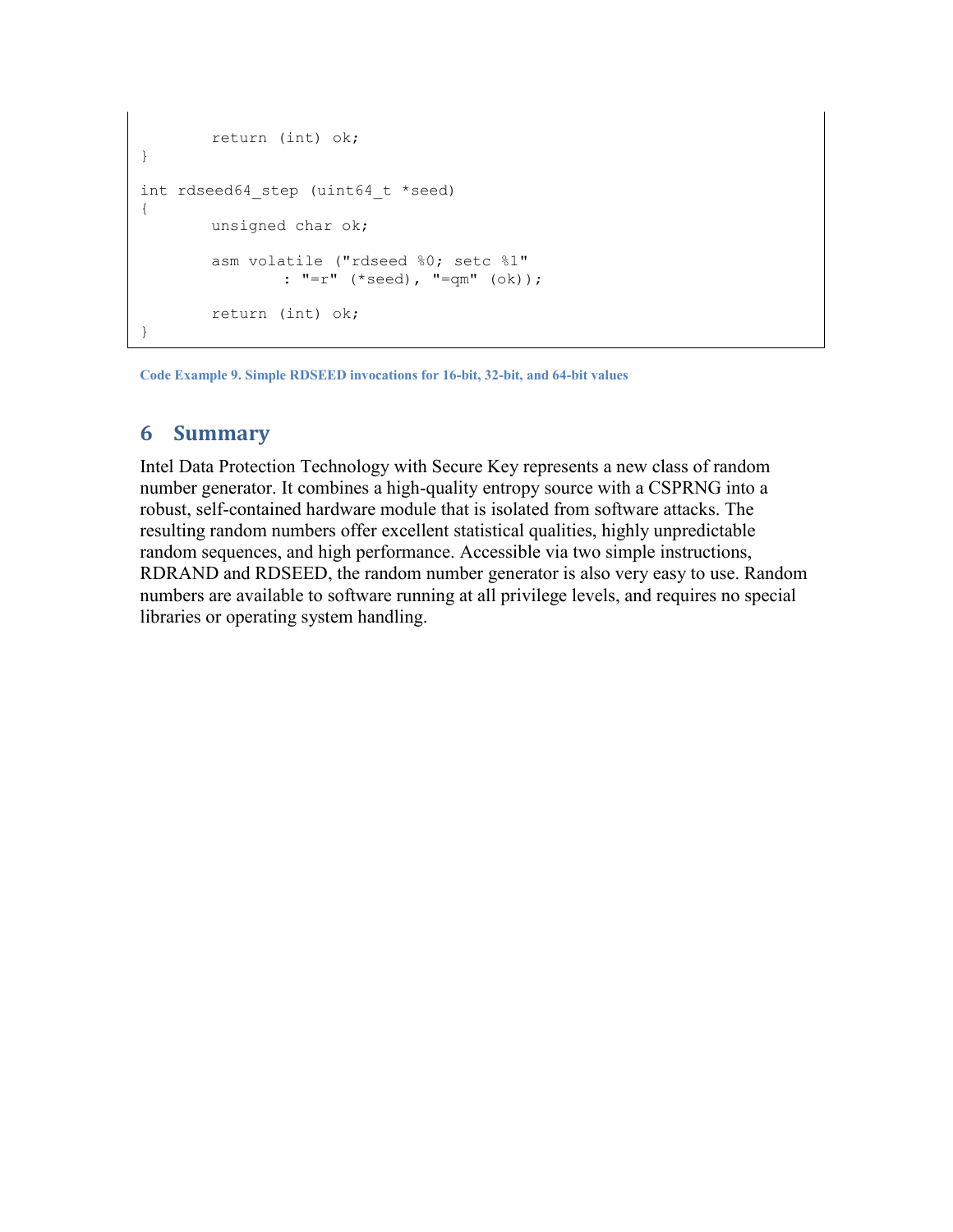#### <span id="page-33-0"></span>**References**

1. *Mersenne Twister: A 623-Dimensionally Equidistributed Uniform Pseudo-Random Number Generator.* **Nishimura, Makoto Matsumoto and Takuji.** 1, January 1998, ACM Transactions on Modeling and Computer Simulation, Vol. 8.

2. **Z. Gutterman, B. Pinkas, and T. Reinman.** Analysis of the Linux Random Number Generator. [Online] March 2006.

http://software.intel.com/sites/default/files/m/6/0/9/gpr06.pdf.

3. CVE-2008-0166. *Common Vulnerabilities and Exposures.* [Online] January 9, 2008. http://cve.mitre.org/cgi-bin/cvename.cgi?name=CVE-2008-0166.

4. Specification for the Advanced Encryption Standard (AES). [Online] November 26, 2001. http://software.intel.com/sites/default/files/m/4/d/d/fips-197.pdf.

5. Recommendation for Block Cipher Modes of Operation: Three Variants of Ciphertext Stealing for CBC Mode. [Online] October 2010. http://csrc.nist.gov/publications/nistpubs/800-38a/addendum-to-nist\_sp800-38A.pdf.

6. Recommendation for Random Number Generation Using Deterministic Random Bit Generators (Revised). [Online] January 2012. http://csrc.nist.gov/publications/nistpubs/800-90A/SP800-90A.pdf.

7. Intel® 64 and IA-32 Architectures Software Developer's Manual, Volume 2: Instruction Set Reference, A-Z. [Online]

http://www.intel.com/content/www/us/en/processors/architectures-software-developermanuals.html.

8. Intel® Processor Identification and the CPUID Instruction. [Online] April 2012. http://www.intel.com/content/www/us/en/processors/processor-identification-cpuidinstruction-note.html.

9. Intel® Architecture Instruction Set Extensions Programming Reference. [Online] https://software.intel.com/en-us/intel-isa-extensions.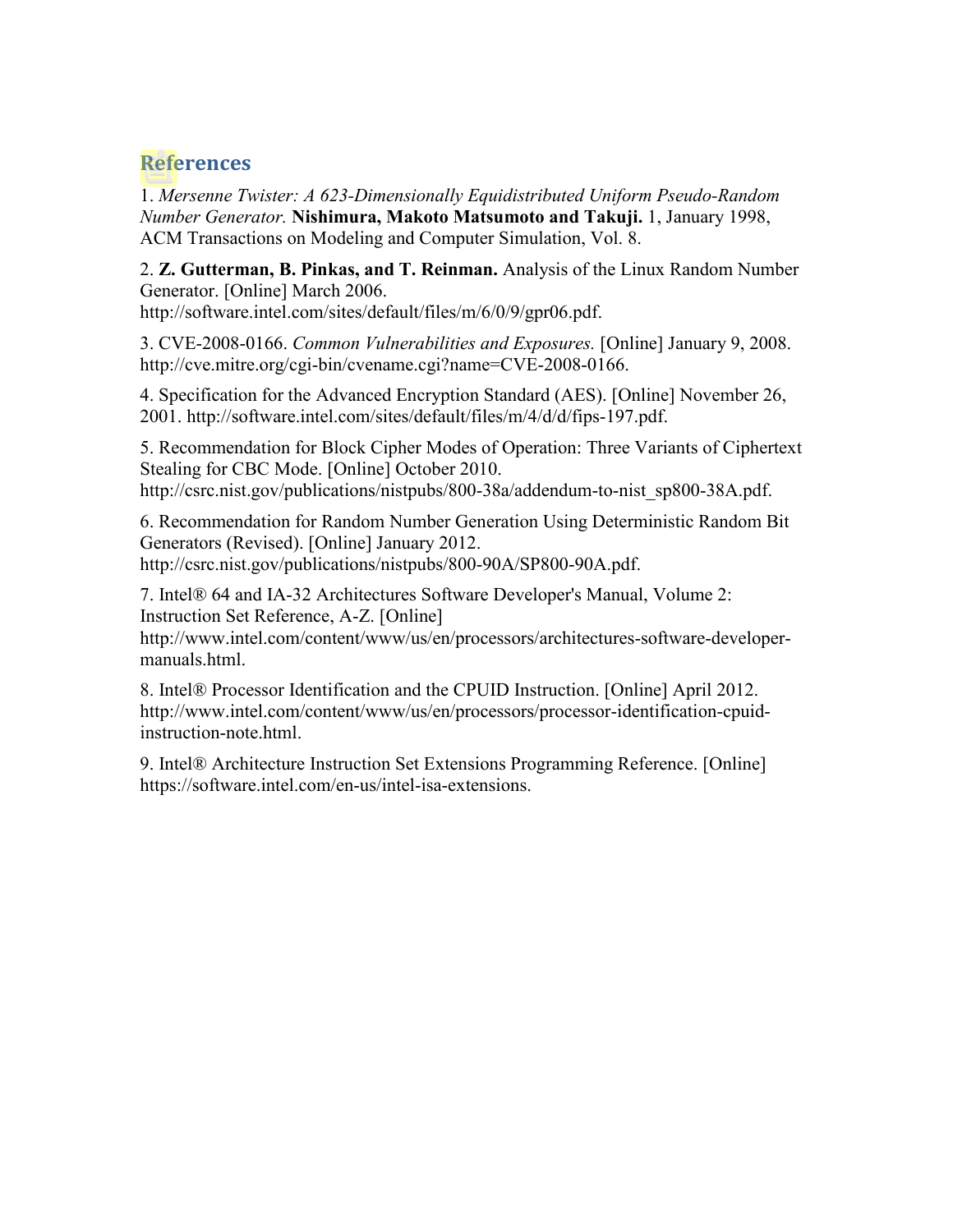#### <span id="page-34-0"></span>**Notices**

INFORMATION IN THIS DOCUMENT IS PROVIDED IN CONNECTION WITH INTEL PRODUCTS. NO LICENSE, EXPRESS OR IMPLIED, BY ESTOPPEL OR OTHERWISE, TO ANY INTELLECTUAL PROPERTY RIGHTS IS GRANTED BY THIS DOCUMENT. EXCEPT AS PROVIDED IN INTEL'S TERMS AND CONDITIONS OF SALE FOR SUCH PRODUCTS, INTEL ASSUMES NO LIABILITY WHATSOEVER AND INTEL DISCLAIMS ANY EXPRESS OR IMPLIED WARRANTY, RELATING TO SALE AND/OR USE OF INTEL PRODUCTS INCLUDING LIABILITY OR WARRANTIES RELATING TO FITNESS FOR A PARTICULAR PURPOSE, MERCHANTABILITY, OR INFRINGEMENT OF ANY PATENT, COPYRIGHT OR OTHER INTELLECTUAL PROPERTY RIGHT.

UNLESS OTHERWISE AGREED IN WRITING BY INTEL, THE INTEL PRODUCTS ARE NOT DESIGNED NOR INTENDED FOR ANY APPLICATION IN WHICH THE FAILURE OF THE INTEL PRODUCT COULD CREATE A SITUATION WHERE PERSONAL INJURY OR DEATH MAY OCCUR.

Intel may make changes to specifications and product descriptions at any time, without notice. Designers must not rely on the absence or characteristics of any features or instructions marked "reserved" or "undefined." Intel reserves these for future definition and shall have no responsibility whatsoever for conflicts or incompatibilities arising from future changes to them. The information here is subject to change without notice. Do not finalize a design with this information.

The products described in this document may contain design defects or errors known as errata which may cause the product to deviate from published specifications. Current characterized errata are available on request.

Contact your local Intel sales office or your distributor to obtain the latest specifications and before placing your product order.

Copies of documents which have an order number and are referenced in this document, or other Intel literature, may be obtained by calling 1-800-548-4725, or go to: <http://www.intel.com/design/literature.htm>

Software and workloads used in performance tests may have been optimized for performance only on Intel microprocessors. Performance tests, such as SYSmark\* and MobileMark\*, are measured using specific computer systems, components, software, operations, and functions. Any change to any of those factors may cause the results to vary. You should consult other information and performance tests to assist you in fully evaluating your contemplated purchases, including the performance of that product when combined with other products.

Intel and the Intel logo are trademarks of Intel Corporation in the U.S. and other countries.

\*Other names and brands may be claimed as the property of others